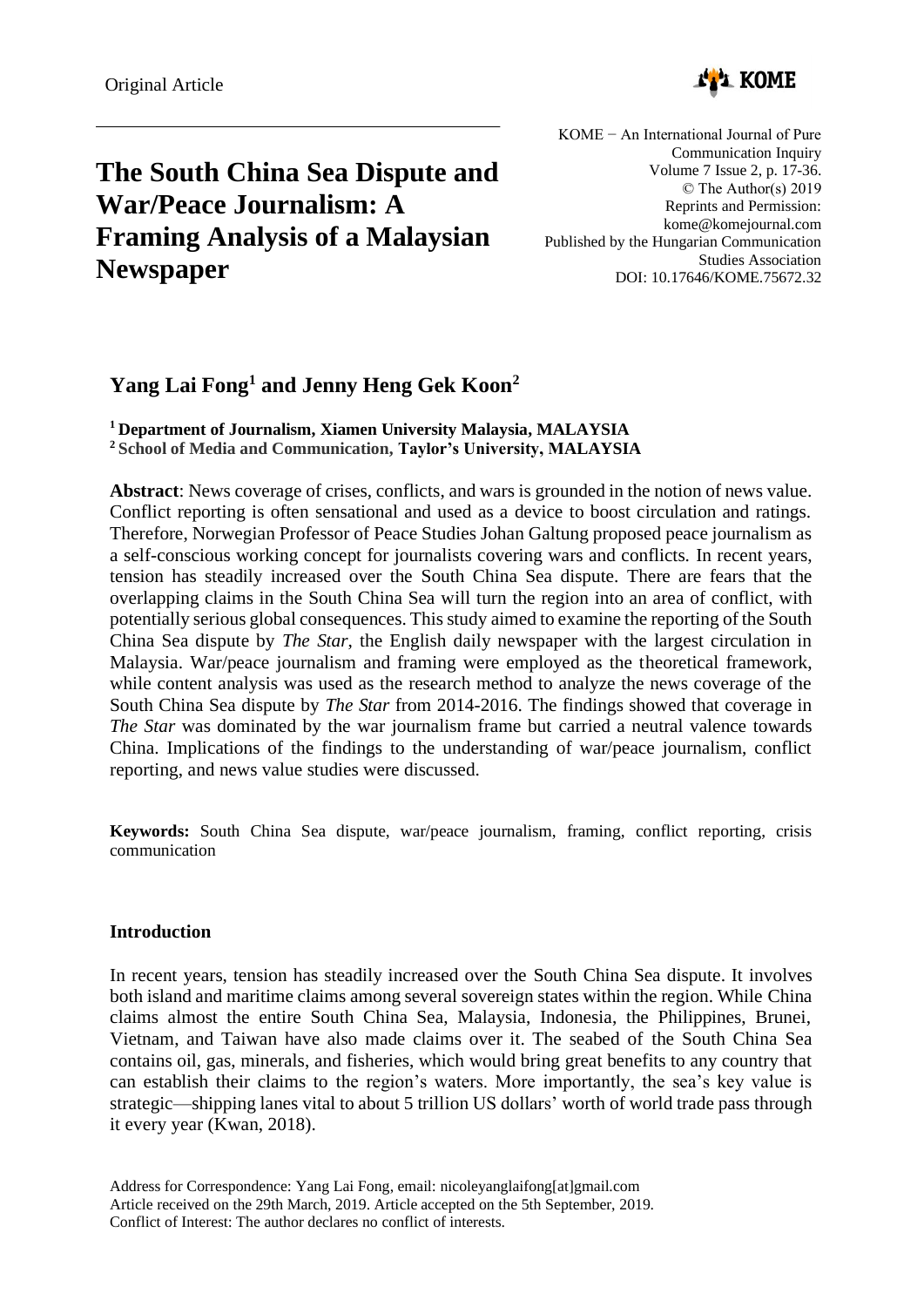China has become a major global power with its multidimensional growth ranging from economic, military, education, scientific to technological. Intellectuals from a variety of backgrounds emphasize that the rise of China will inevitably change the structure of world politics and the global economy (Bing, 2025; Li, 2016). It was also pointed out that Chinese assertiveness in the South China Sea reflects China's effort to dislodge the US as the hegemonic power in the East Asian region and establish a Chinese sphere of influence instead (Cotillon, 2017; Golan & Lukito, 2015). Nevertheless, there are fears that the overlapping claims in the South China Sea will turn the region into an area of conflict, with potentially serious global consequences (Guo, Mays, & Wang, 2019).

The rise of China is especially relevant to Malaysia—China is Malaysia's biggest trading partner. Malaysia, on the other hand, is China's third-biggest trading partner in Asia and the biggest trading partner among member countries that make up the Association of Southeast Asian Nations (ASEAN). In addition, the bilateral ties between Malaysia and China have also been shaped by long historical links (tracing back to the Malacca Sultanate and China's Ming dynasty in the 15th century), geographical proximity, and demographic structure (about 25% of Malaysia's population is ethnic Chinese) (Kuik, 2016). In fact, Malaysia was the first ASEAN member to establish diplomatic relations with China in 1974, thereby subsequently setting a model relationship for the region (Bower & Nguyen, 2015). Kuik (2015) pointed out that China is the key point of reference for Malaysia's foreign policymakers. It is also important to note that bilateral relations between Malaysia and China remain on good terms despite a significant political change in May 2018, when the new government of Mahathir Mohamad announced a change in its relations with China (Hruby & Petru, 2019; Yeoh, 2019).

China's assertiveness towards its neighbors in the South China Sea has been a muchdebated topic in the international media and academic literature. However, Kreuzer (2016) addressed that the vast majority of academic studies focused almost exclusively on the Sino-Vietnamese and Sino-Philippine conflicts. It is important to note that China demonstrated much more restraint towards Malaysia, and Kreuzer (2016) argued that it is due to Malaysia's approach for establishing its overall bilateral relationships with China. Specifically, the author observed that China possesses a higher level of tolerance towards its opponent in the South China Sea dispute when the opponent displays recognition and respect for China's national self-rule<sup>1</sup> and world order conceptions. This is because the recognition "allows the Chinese elites to portray China (and by extension themselves) as a highly respected international actor and thereby enhance their domestic legitimacy" (Kreuzer, 2016, p. 240).

In addition, scholars (e.g., Loyn, 2007; Shaw, Lynch, & Hackett, 2011; Zillich et al., 2011) recognized that a range of theoretical approaches has been developed to explain the media's role and function in conflict reporting and crisis communication. The normative approach of peace journalism postulates a media coverage that aims for the solution and deescalation of conflicts. Peace journalism can be considered a special mode of socially responsible journalism, which aims to translate theoretical notions into practical advice for journalists.

The following sections of the paper will offer a synthesis of the literature on war and peace journalism, focusing on the connection between journalism type and journalistic framing. Considering the potential consequences of the South China Sea dispute, the bilateral relations between Malaysia and China, and the role of media in conflict reporting, this is followed by a content analysis of news articles from *The Star*, the largest circulation English daily newspaper in Malaysia. Analyzing the coverage of the South China Sea dispute between 1 January 2014

 $<sup>1</sup>$  National self-role conception includes three elements: a description of national mission in the world, specific</sup> notions of interstate relationships, and stability over time (Shih & Yin, 2013).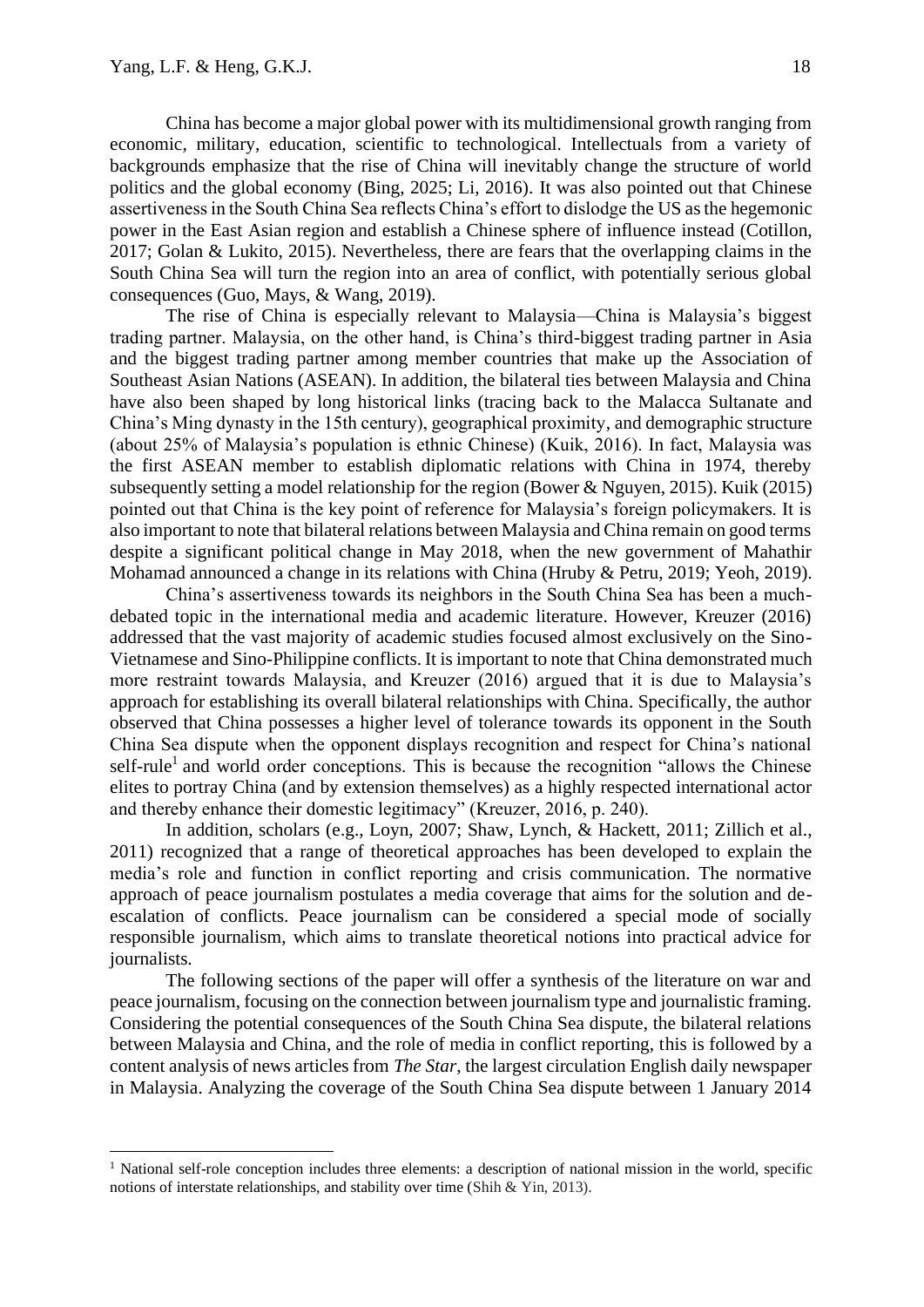and 31 December 2016, the findings offer new insights into the dominant frames and framing approaches used by this media as well as its valence toward China in general.

#### **War/Peace Journalism**

Norwegian Professor of Peace Studies Johan Galtung proposed peace journalism as a selfconscious working concept for journalists covering wars and conflicts. The proposal of the concept was triggered by the Gulf War of 1991, and it penetrated the field of mass communication in the early 1990s. Galtung (2003) observed that traditional war journalism is modeled after sports journalism, with a focus on winning in a zero-sum game. In Galtung's vision, peace journalism approximates health journalism. A good health reporter describes a patient's battle against cancer and yet informs readers about the cancer's causes as well as the full range of cures and preventive measures. In his advocacy of peace journalism, Tehranian (2002) called it "a system of global media ethics" (p. 58),

War journalism is elite-oriented in its news sourcing practice, whereby leaders and elites are often given the privilege to define and interpret an event or issue in news stories. War journalism also focuses on here and now; it only reports about the what, who, where and when of a conflict, while neglecting the factors contributing to the problem. This mode of journalism plays up conflict as an arena where participants are grouped starkly into two opposing sides ('them vs. us'). It advocates the fate of "our side", and only exposes the untruths and perpetrators of atrocities of the "other side". Meanwhile, the lies and cover-up attempts of "our side" will be supported (Tehranian, 2002).

In addition, war journalism stressed on visible effects of war such as casualties and damage to property (Lee and Maslog, 2005). Given its strong victory orientation, war journalism disapproves of covering peace initiatives – at least as long as it was not yet clear who would win the war. At the conclusion of hostilities, war journalism turns its attention to the next "hot" conflict arena and may return if the old conflict flickers up again (Shaw, Lynch and Hackett, 2011).

In contrast, peace journalism is a broader, fairer and more accurate way of framing stories, drawing on the insights of conflict analysis and transformation (Galtung and Fischer, 2013). It is people-oriented in its news sourcing practice, whereby common people are reported as actors and sources of information in news stories. By taking an advocative and interpretative approach, peace journalists concentrate on stories that highlight peace initiatives, tone down ethnic and religious differences and prevent further conflict (Tehranian, 2002). Peace journalism also reveals the sufferings of all the parties within the conflict, while presenting the invisible effects of violence such as emotional trauma and damage to social structure (Terzis, 2002; Lynch & Galtung, 2010). In addition, it also exposes lies, cover-up attempts and culprits on all sides (Tehranian, 2002).

Lynch and McGoldrick (2007) asserted that peace journalism provides necessary context, which includes the structural and cultural processes involved in the formation and development of conflicts. This would also help to make the issue transparent to the audience. Furthermore, the authors stated that space could be created to identify all parties involved as well as their goals, needs and interests. Due to its orientation towards solutions, this mode of journalism also dedicates particular attention to post-war developments (Lee and Maslog, 2005).

Despite its popularity within peace research, the concept of peace journalism has been widely criticized by communication researchers and practitioners for attributing political and military responsibility to the media (Hanitzsch, 2004). For example, Fawcett (2002) explained that the function of journalism lies in reporting issues for public communication from a system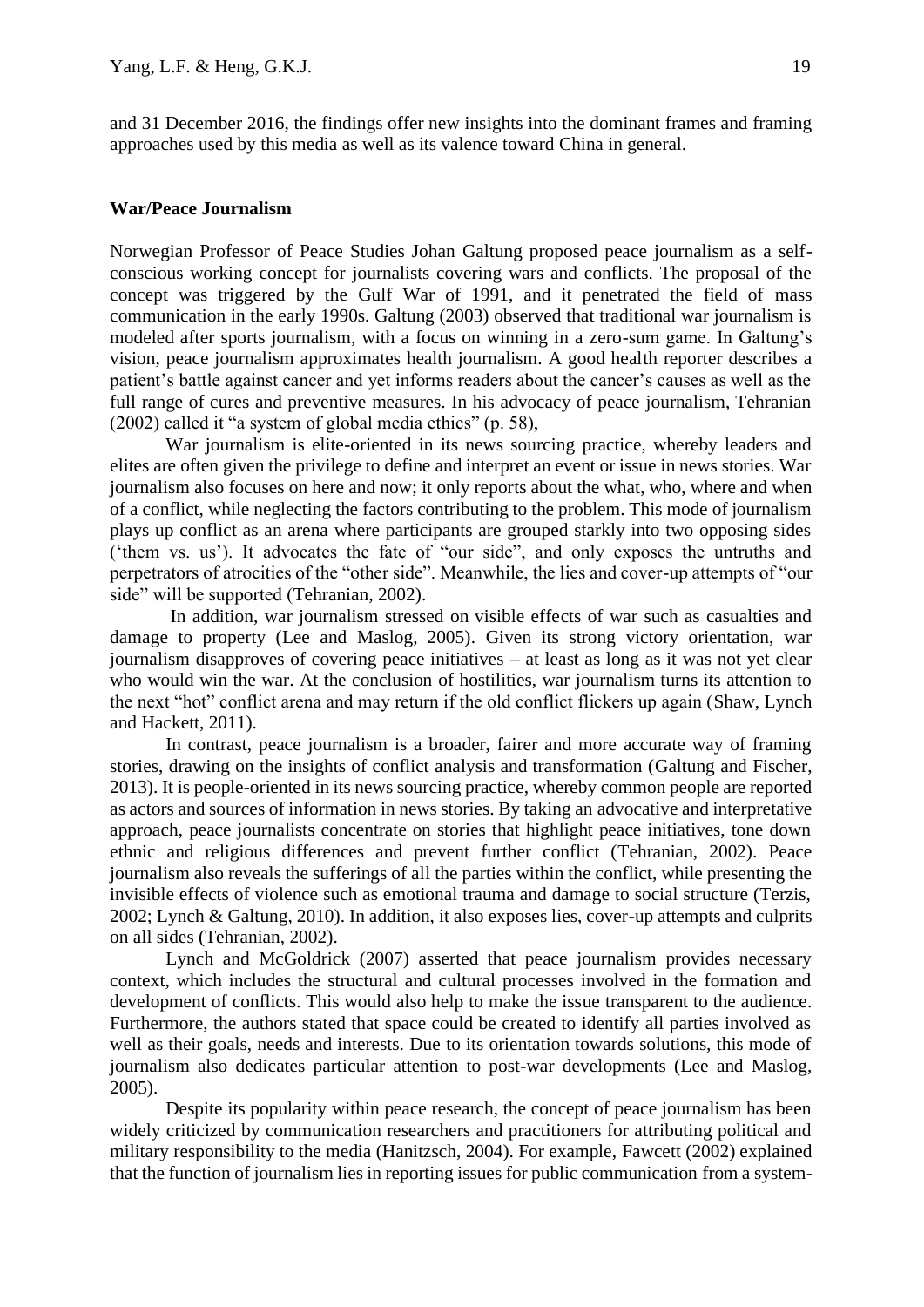theoretical perspective. Therefore, journalism cannot fulfil the roles of other public systems, such as politics, law or the military, to engage in the peaceful settlement of a conflict.

Lynch and McGoldrick (2007) defined peace journalism as an approach undertaken by editors and reporters in making choices about what to report and how to report in order to encourage non-violent responses to conflicts. However, scholars (e.g. Iggers, 1998; Loyn, 2007) criticized that it is against journalistic principle of objectivity because it expects selfconscious intervention by journalists.

Wolfsfeld (1997) also pointed out the structural incompatibility between the needs of a peace process and journalistic imperatives. It was mentioned that many of the significant developments within a peace process take place in closed doors, which consequently exclude journalists who demand for information. The author also argued that a peace process is complicated, however, journalists demand simplicity for news presentation purpose. Furthermore, most of the peace processes are marked by dull and tedious negotiations, whereas journalists require drama and conflict to enhance the news value of their stories.

In addition, Hanitzsch (2007) also argued that the peace journalism advocates underestimated the material conditions for modern news reporting and overestimated the possibilities for journalists to contextualize their stories. The author found that a complex model like Galtung's is not suitable for the highly standardized narrative schemes of modern news production.

Scholars (Lynch and McGoldrick, 2007; Seow and Maslog, 2005) found that war/peace journalism is supported theoretically by the framing theory. Entman (1993, p. 52) defined framing as the process "to select some aspects of a perceived reality and make them more salient in a communicating text, in such a way as to promote a particular problem definition, causal interpretation, moral evaluation, and/or treatment recommendation for the item described". In addition, Lynch and McGoldrick (2007, p. 258) stated that framing refers to the "construct of a communication – its language, visual and messengers – and the way it signals to the listener or observer how to interpret and classify new information". It was also mentioned that framing means "how messages are encoded with meaning so that they can be efficiently interpreted in relationship to existing beliefs or ideas" (p. 258).

Manheim (1994) mentioned that news framing analyses usually cover three aspects: visibility, valence and frame genres. Visibility refers to both the amount of coverage and the prominence level of an event/issue or a nation receives in the news coverage. Prominence is usually demonstrated by certain typical elements such as the article's placement in the newspaper or web sites, the headline, the visual tools associating with the text, the mention on the evening television news etc. Valence or slant is the tone of a news story or comment regarding certain frames. It is believed to have the potential to generate behavioural effects. By indicating discourse valuations or carrying positive and/or negative elements, valenced news frames present the extent to which the coverage reflects favourably or unfavourably on the event/issue. Entman (2007) also stressed that agenda setting, priming and framing fit together as tools of power, and he connected them to explicit definitions of news slant and bias.

Reviewing the literature on frames and framing, Carter (2013) asserted that one aspect to how the media construct reality concerns the distortion of events. This is because reporting of events requires interpretation, and interpretation can lead to misrepresentations of reality due to subjective opinions of the witnesses or sources. In addition, the author emphasized that time or immediacy is also an important aspect to understanding how news media construct reality. Media outlets work in a temporal setting in which deadlines are common. Therefore, the types of stories and the way in which they are presented are dependent on the readiness of sources, reporters, editors and others to produce stories. Carter (2013) also stressed that social construction of reality deals with media and historical context. Due to time constraints, space limitations and other institutionalized boundaries specific to media, events cannot always be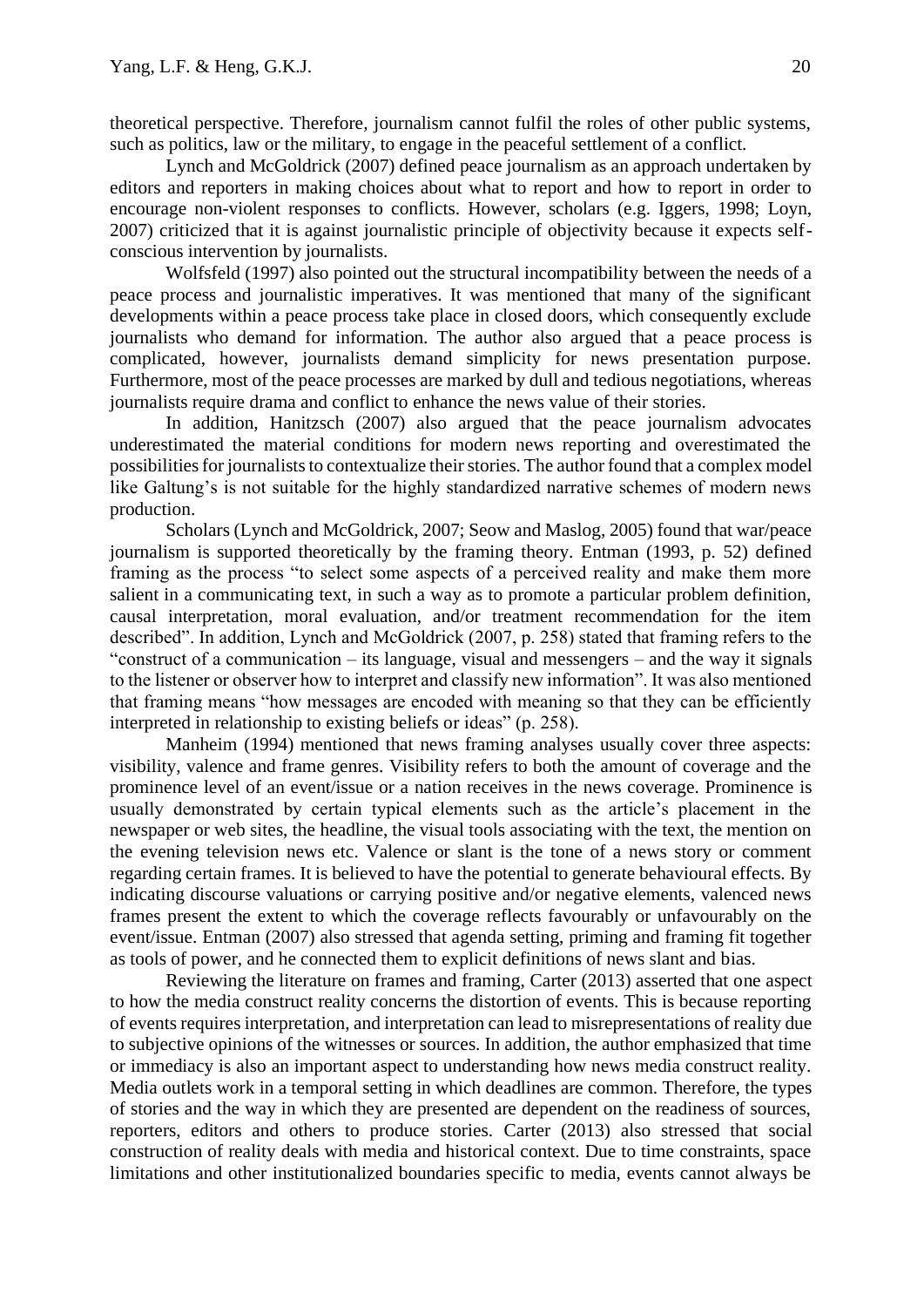contextualized sequentially. Therefore, stories are framed apart from their whole, making certain aspects more salient than others.

Similarly, many scholars (e.g. De Vreese, 2014; Holton, Lee & Coleman, 2014; Kim, 2015) have discussed the issue of "episodic framing" as compared to "thematic framing". "Episodic" frames focus on individual cases and encourage an audience to make internal attributions for events (Iyengar, 1996, p. 62). On the contrary, "thematic" frames focus more on broader social issues, such as social, political, and economic forces; these frames encourage viewers to make external attributions (Iyengar, 1996, p. 62). Furthermore, episodic framing describes concrete events that illustrates issues, while thematic framing presents collective or general evidence.

The concept of "focuses on here and now" in war journalism fits into the notion of episodic framing because it only reports about the what, who, where and when of an event. It does not report on the factors contributing to the conflict nor the consequences of it. In contrast, peace journalism emphasizes on "reporting causes and consequences", in which news reports about the factors contributing to the conflict as well as the consequences of it, and the idea is consistent with "thematic framing".

Specifically, this study asked the following questions:

- RQ1: What was the visibility of the South China Sea dispute in *The Star's* coverage?
- RQ2: What was the dominant frame war or peace journalism in *The Star's* coverage on the South China Sea dispute?
- RQ3: What were the salient indicators supporting the war/peace journalism frame in *The Star's* coverage on the South China Sea dispute?
- RQ4: What was the valence towards China in *The Star's* coverage on the South China Sea dispute?

# **Research Method**

This study was based on a content analysis of news articles from *The Star*, the English daily newspaper with the largest circulation in Malaysia. According to the Audit Bureau of Circulations Malaysia, the 2018 average daily circulation of *The Star* was 175,986 [\(www.abcm.org.my\)](http://www.abcm.org.my/). *The Star* has a national circulation, albeit predominantly within Peninsular Malaysia (Selva, 2018).

# *Sampling and Coding Procedure*

The study investigated the coverage of the South China Sea dispute over three years, that is, from 1 January 2014 to 31 December 2016. There were several important events that took place during this timeframe. The year 2014 was designated as "Malaysia-China Friendship Year" to commemorate the 40<sup>th</sup> anniversary of diplomatic relations between the two countries. Nonetheless, diplomatic ties between the two countries were tested in 2015 when the Chinese ambassador to Malaysia visited China Town in the capital Kuala Lumpur before a pro-Malay rally, and warned that Beijing would not fear voicing out against incidents which threaten the interests of China (Sipalan, 1 June 2016). In 2016, the Permanent Court of Arbitration (PCA),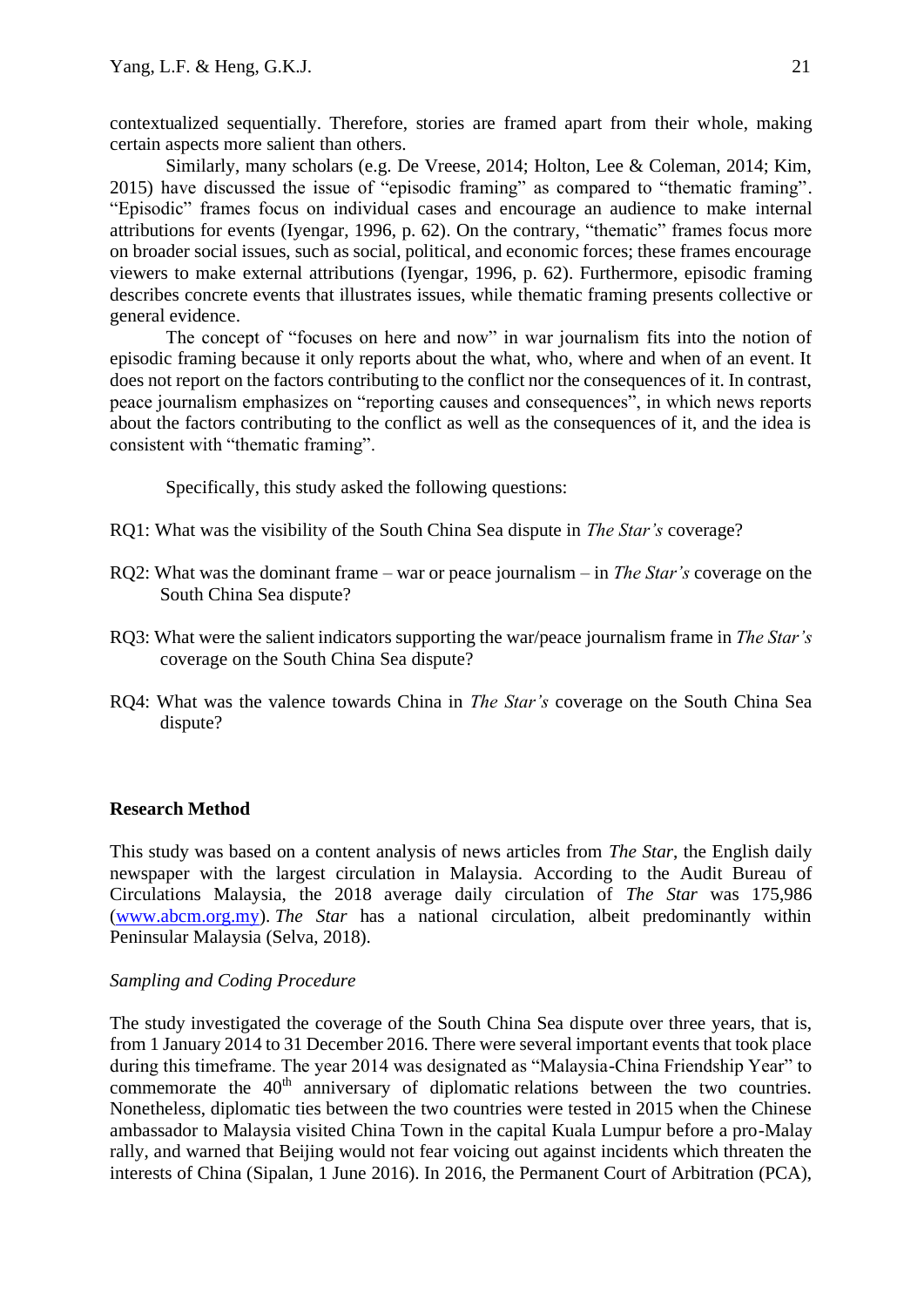an arbitral tribunal under the United Nations ruled against China, mentioning that China has no historic title over the waters of the South China Sea. Specifically, the PCA ruled that the 1982 UNCLOS supersedes China's nine-dash line (*The Star*, 12 July 2016b).

The articles were collected from *The Star's* library, where they were kept as digital archive and could be accessed by indicating the search term. This study used "South China Sea" as the search term because it is predominantly used in Malaysia as well as other Southeast Asia's regional English-language newspapers – with the exception of Vietnam's and Philippine's press, where "East Sea" and "West Philippine Sea" is preferred by the respective countries (Freeman, 2017). The sample consisted of 384 articles derived from *The Star*'s library online database. The unit of analysis was the article, which included straight news, editorial, opinion columns and letters to the editors.

As mentioned earlier, visibility of coverage refers to the amount of coverage and the prominence level that an event/issue or a nation receives in the news coverage. For the current study, visibility was investigated from two angles: 1) number of news articles, and 2) types of news articles. In addition, this study adopted and modified the war/peace journalism classification suggested by Galtung (1998). This study established eight indicators for each war and peace journalism frame as shown in Table 1.

| Table 1: Couing Categories for Frames                                                                                                                                                                                 |                                                                                                                                           |  |
|-----------------------------------------------------------------------------------------------------------------------------------------------------------------------------------------------------------------------|-------------------------------------------------------------------------------------------------------------------------------------------|--|
| <b>War Journalism</b>                                                                                                                                                                                                 | <b>Peace Journalism</b>                                                                                                                   |  |
| 1.<br><b>Elite-oriented</b><br>Focuses on leaders and elites as<br>actors and sources of information.                                                                                                                 | 1.<br>People-oriented<br>Focuses on the common people as actors<br>and sources of information.                                            |  |
| Differences-oriented<br>2.<br>Reports on areas of differences that<br>might lead to the worsening of the conflict.                                                                                                    | <b>Reports areas of agreement</b><br>2.<br>Reports on areas that might lead to a<br>solution to the conflict.                             |  |
| <b>Focuses on here and now</b><br>3.<br>Does not report on the factors<br>the<br>conflict<br>contributing<br>the<br>to<br>nor<br>consequences of it. Only reports about the<br>what, who, where and when of an event. | 3.<br><b>Reports causes and consequences</b><br>Reports on the factors contributing to the<br>conflict as well as the consequences of it. |  |
| Dichotomizes the good and the bad<br>4.<br>Points finger at other quarters as parties<br>responsible for the issue.                                                                                                   | Avoids labeling of good guys and bad<br>4.<br>guys<br>Does not point finger at other quarters as<br>parties responsible for the issue.    |  |
| 5.<br><b>Two-party orientation</b><br>One party wins, one party loses.                                                                                                                                                | 5.<br><b>Multiparty orientation</b><br>Gives voice to the various parties involved in<br>the conflict.                                    |  |
| <b>Partisan</b><br>6.<br>Biased towards one side in the<br>conflict.                                                                                                                                                  | 6.<br><b>Nonpartisan</b><br>Neutral and not taking sides.<br>$\qquad \qquad -$                                                            |  |
| <b>Zero-sum orientation</b><br>7.                                                                                                                                                                                     | <b>Win-win orientation</b><br>7.                                                                                                          |  |

 $T_{\rm eff}$  1:  $T_{\rm eff}$   $T_{\rm eff}$   $C_{\rm eff}$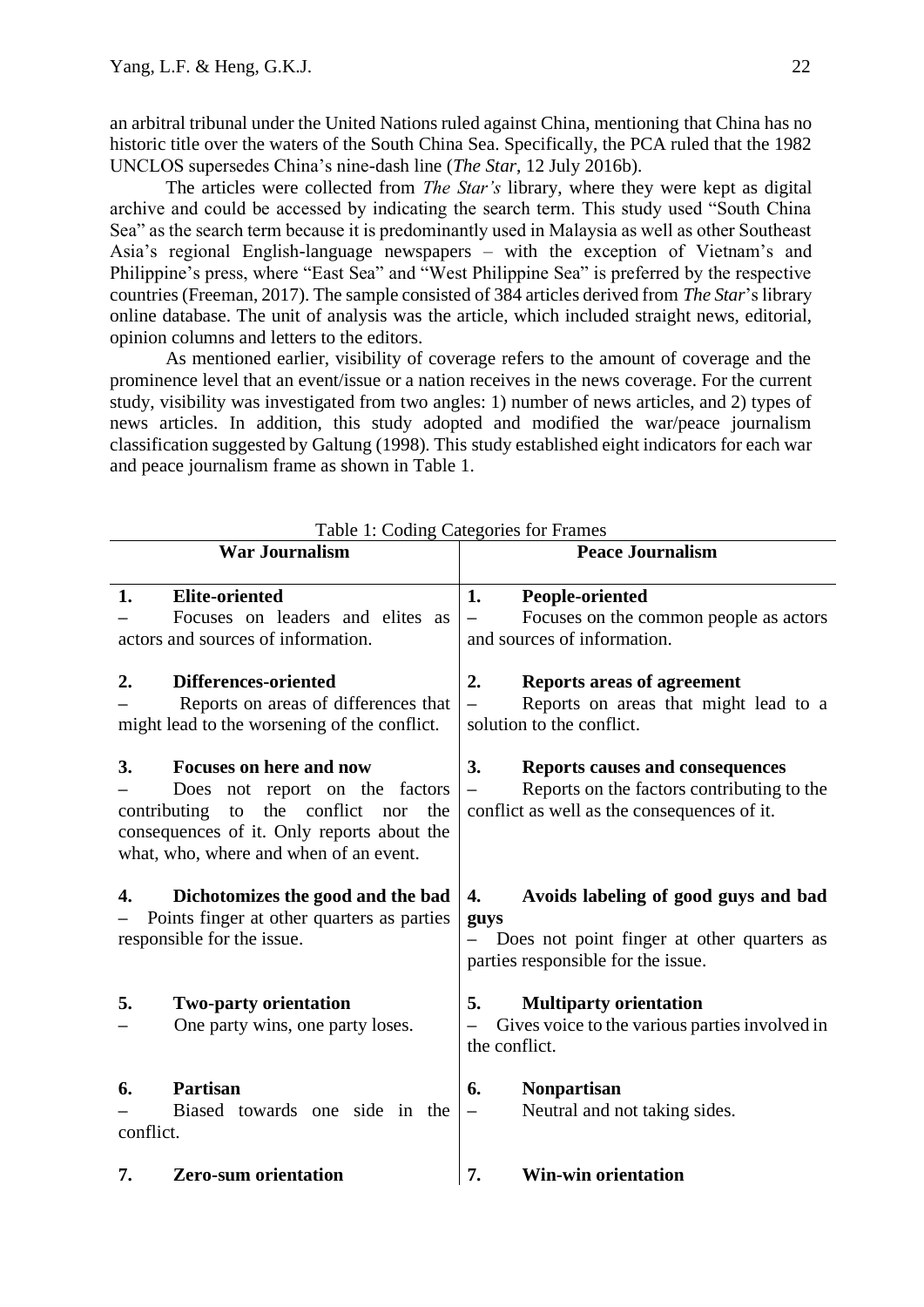| One goal: to win.                                                                                                                                                                                                                                                                                                                                                                                                                                                     | Many goals and issues; solution-oriented.                                                                                                                         |
|-----------------------------------------------------------------------------------------------------------------------------------------------------------------------------------------------------------------------------------------------------------------------------------------------------------------------------------------------------------------------------------------------------------------------------------------------------------------------|-------------------------------------------------------------------------------------------------------------------------------------------------------------------|
| 8.<br>victimizing/<br>demonizing/<br><b>Uses</b><br>emotive language<br>Reports what has been done to the<br>people or the environment. Some examples<br>include engendered fear for the rest of the<br>eroded trust<br>and confidence;<br>world;<br>increased regional tension; China criticized<br>the Philippines as "cute little submissive";<br>exploited natural resources and fish in the<br>sea; permanent loss of coral reef areas in<br>human history; etc. | 8.<br><b>Avoids</b><br>victimizing/<br>demonizing/<br>emotive language<br>Reports what has been done and could be<br>done by the people, and how they are coping. |
| Uses language to paint the enemy's<br>image as wicked or threatening. Some<br>include<br>bullying;<br>examples<br>hostility;<br>dangerous; reckless; antagonize; show off;<br>troublemaker; aggressiveness; deliberate<br>blatant provocation; flexing its muscle;<br>undermining peace; security and stability;<br>acting outside of global norms; violations of<br>rights; unabashed nationalism; China liken to<br>Nazi Germany; etc.                              | Uses more precise descriptions, titles or<br>names that the people give themselves.                                                                               |
| Uses language to evoke readers'<br>negative emotional reaction towards the<br>Some<br>examples<br>include<br>enemy.<br>unhappiness; outraged; bitter<br>maritime<br>dispute; ugly territorial spat; etc.                                                                                                                                                                                                                                                              | Reserves strongest language only for the<br>gravest situation; does not exaggerate.                                                                               |

Valence of the articles refers to the attitude expressed towards any individual, group, party or institution by its author (Baumgartner and Wirth, 2012). This study used the categories of supportive, critical and neutral for the analysis of attitude expressed towards China in regard to its stance in the South China Sea dispute:

- 1. Supportive conveyed a positive or favorable impression towards China's claims, arguments, policy, actions, etc. on the South China Sea dispute.
- 2. Critical conveyed a negative or unfavorable impression towards China's claims, arguments, policy, actions, etc. on the South China Sea dispute.
- 3. Neutral neither favorably nor unfavorably portrayed China's claims, arguments, policy, actions, etc.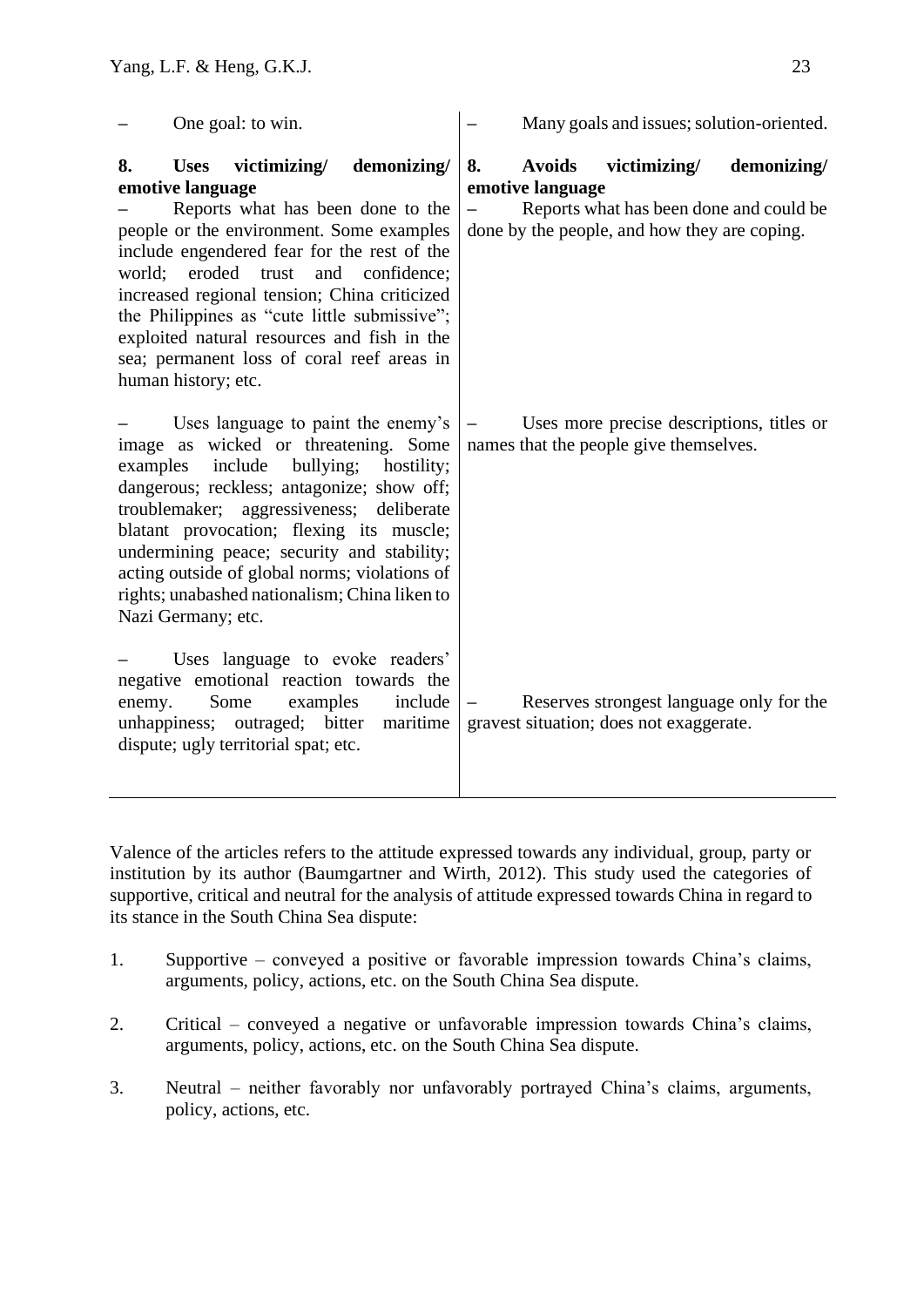#### *Data Analysis and Inter-Coder Reliability*

The 384 articles collected from *The Star*'s were analyzed by the first author using descriptive statistics such as frequencies and percentage. To ensure the reliability of this study, the second author was also trained as the second coder. During the training session, the first author (who was also the first coder) and the second coder coded 50 articles that were chosen randomly from the sample of this study. Disagreements were analyzed and some additional explanations were included to the coding instruction in the code book.

The inter-coder reliability for this study was established by randomly selecting 10% of the news items, which was equivalent to 38 articles. Using Holsti's formula (cited in Wimmer & Dominick, 2006), it was found that the inter-coder reliability for number of articles ad types of articles was 1.0. In addition, news frames scored 0.95 for inter-coder reliability, while salient indicators for war/peace journalism was recorded as 0.92, and valence obtained 0.99 as intercoder reliability.

#### **Results**

#### *Intensity of Coverage*

This study collected 384 news articles published within three years (2014-2016). Table 2 shows the breakdown of the number of articles for each year. *The Star* published the greatest number of articles on the South China Sea dispute in 2016, which amounted to 52.60% of the sample size. This was most probably because in 2016, the Permanent Court of Arbitration (PCA), an arbitral tribunal under the United Nations Convention on the Law of the Sea (UNCLOS), issued its ruling on the arbitration case filed by the then Philippines President Benigno Aquino (*The Star*, 12 July 2016a).

In 2013, the then President Aquino of the Philippines brought the case before the tribunal to dispute China's claim of "indisputable sovereignty" over almost the entire South China Sea through its "nine-dash line" claim (*The Star*, 12 July 2016a). On July 12, 2016, the PCA in The Hague, Netherlands finally ruled that the 1982 UNCLOS supersedes China's "nine-dash line". Therefore, this judgement means that China has interfered with the fishing rights of the Philippines. However, China denounced the tribunal ruling as "null and void and has no binding force" (*The Star*, 12 July 2016b).

| Year         | <b>Number of News Articles</b> | <b>Percentage</b> |  |
|--------------|--------------------------------|-------------------|--|
| 2014         | 89                             | 23.18             |  |
| 2015         | 93                             | 24.22             |  |
| 2016         | 202                            | 52.60             |  |
| <b>Total</b> | 384                            | 100.00            |  |

Table 2: Number of Articles Covering the South China Sea Dispute

As demonstrated in Table 3, most articles were published in the form of straight news (83.46%), followed by opinion columns (15.77%), editorials (0.38%) and letters to the editors  $(0.38\%)$ .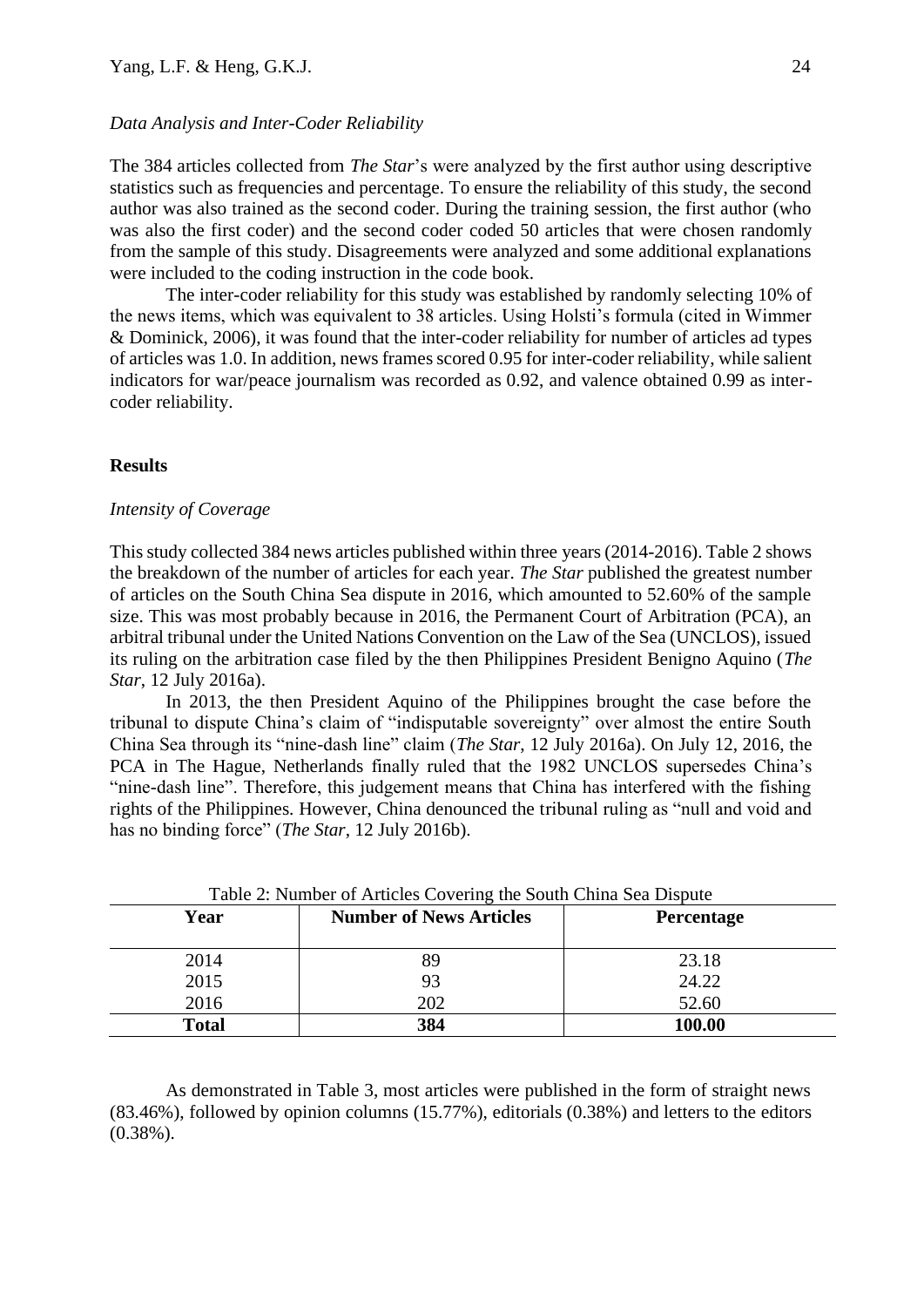| <b>Type of Articles</b> | Percentage $(n = 384)$ |
|-------------------------|------------------------|
| Straight news           | 86.72                  |
| <b>Opinion Columns</b>  | 12.76                  |
| Editorials              | 0.26                   |
| Letters to the editors  | 0.26                   |

|  | Table 3: Types of Articles Covering the South China Sea Dispute (in percentage) |  |  |  |
|--|---------------------------------------------------------------------------------|--|--|--|
|--|---------------------------------------------------------------------------------|--|--|--|

## *War Journalism as the Salient Frame*

The findings of this study reflected that the indicators of war journalism ( $n = 1216$ ) were almost 40% more than the indicators of peace journalism (*n* = 733) in *The Star*'s coverage of the South China Sea dispute. Most of the news articles reflected more than one indicator of war journalism (see Table 4). The three strongest indicators of war journalism were elite-oriented (20.72%), differences-oriented (16.53%) and focuses on here and now (15.13%).

| <b>Indicators of War Journalism</b>          | Percentage ( $n = 1216$ ) |
|----------------------------------------------|---------------------------|
| Elite-oriented                               | 20.72                     |
| Differences-oriented                         | 16.53                     |
| Focuses on here and now                      | 15.13                     |
| Dichotomizes the good and bad                | 12.01                     |
| Two-party orientation                        | 7.40                      |
| Partisan                                     | 12.83                     |
| Zero-sum orientation                         | 7.24                      |
| Uses victimizing/demonizing/emotive language | 8.14                      |

Table 4: Indicators of War Journalism in Covering the South China Sea Dispute (in percentage)

The news sourcing practice was elite-oriented as the frequently cited news sources were the Chinese President, the Chinese Premier, Chinese foreign affairs, defense or military officials, the US President, US foreign affairs, defense or military officials, the Malaysian Prime Minister, foreign affairs or defense officials, experts and professionals in politics and officials from other countries.

In its differences-oriented coverage (16.53%), *The Star* reported that President Aquino, then president of the Philippines, warned that China's efforts to claim disputed territories were like Nazi Germany's actions before the World War II, drawing a fierce Chinese response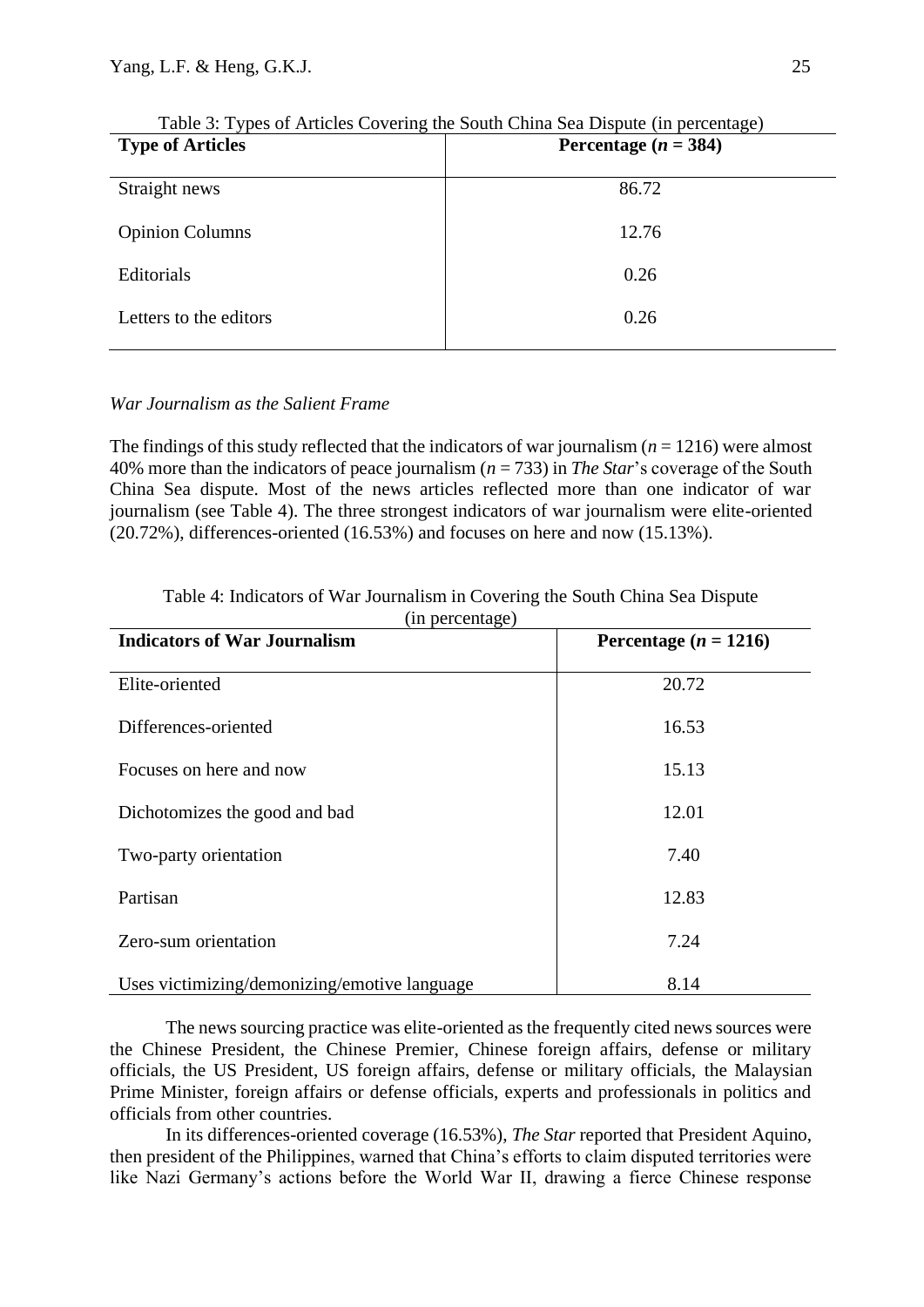branding him ignorant and amateurish (*The Star*, 6 February 2014). In January 2016, Vietnam accused China of threatening peace after more Chinese aircraft landed on a contested reef in the South China Sea (*The Star*, 9 January 2016). In addition, the US has called for an immediate end to China's intensifying reclamation works in the South China Sea and has vowed to keep sending military aircrafts and ships to the region. The then US Defense Secretary Ashton Carter was reported as accusing China to be threatening freedom of navigation while saying that "turning an underwater rock into an airfield simply does not afford the rights of sovereignty [for China] or permit restrictions on international air or maritime transit… There should be no mistake: the United States will fly, sail and operate wherever international law allows, as US forces do all around the world" (*The Star*, 31 May 2015a).

In response, China warned that Washington's actions will only make the region less stable. *The Star* reported that the Chinese Ambassador to US Cui Tiankai alerted that the US overreaction to China's moves in the South China Sea is escalating the situation and will make the region less stable (*The Star*, 31 May 2015b). Furthermore, *The Star* also reported that China would pressure Washington over maritime issues during the annual Strategic and Economic Dialogue as the United States' increasing military presence in the South China Sea is among China's major concerns (*The Star*, 1 June 2016). Chinese Foreign Minister Wang Yi was also quoted as arguing that Beijing's control over the disputed water was justified because China was the first to discover the Sea (The Star, 9 March 2016).

It is also noteworthy that *The Star* published a column article, which was written by the then China Ambassador to Malaysia, Huang Huikang in June 2016. In the article, Huang called for the South China Sea dispute be solved through negotiation and consultation by parties directly concerned. He regretted that the approach of non-conflicting and friendly consultation has been overshadowed by "noise and chaos". He also mentioned that

As China's close neighbors, Malaysia and the Philippines have enjoyed traditional friendship with China. Both were the first countries to established diplomatic relations with China among ASEAN states. However, while the Malaysia-China relationship is at its best in history and on the path to a new era of Diamond 40 Years, the Philippines-China relationship is experiencing severe difficulties. The reason behind such a striking contrast lies in the different ways the two claimants chose to deal with the dispute with China. While Malaysia has consistently been committed to maintaining friendly relationship, properly handling dispute, strengthening cooperation and enhancing comprehensive strategic partnership with China, the Philippines President Benigno Aquino III, on the contrary, misjudged the international situation, acted as a pawn of an outsider's geopolitical strategy, and chose to confront China (*The Star*, 13 June 2016).

*The Star* also reported that ASEAN had criticized China's actions in the South China Sea maritime dispute, with the regional body adopting its strongest terms yet in expressing its unhappiness in the 48<sup>th</sup> ASEAN Ministerial Meeting Joint Communique. The joint statement said land reclamation activities being carried out in the disputed area could undermine the peace, security and stability in the area (*The Star*, 7 August 2015). Nonetheless, *The Star* reported in 2016 that the 49<sup>th</sup> ASEAN Foreign Ministers Meeting faced a deadlock as Cambodia had refused to form a consensus in fear of China. Although Indonesia insisted that ASEAN should continue to push for the issuance of a statement on the South China Sea acceptable to all of its member states, Cambodia blocked the statement on how to counter China's territorial expansion in the region. It was also reported that Cambodia did not want China to be criticized, while a diplomat who attended the closed-door meetings was quoted by the Associated Press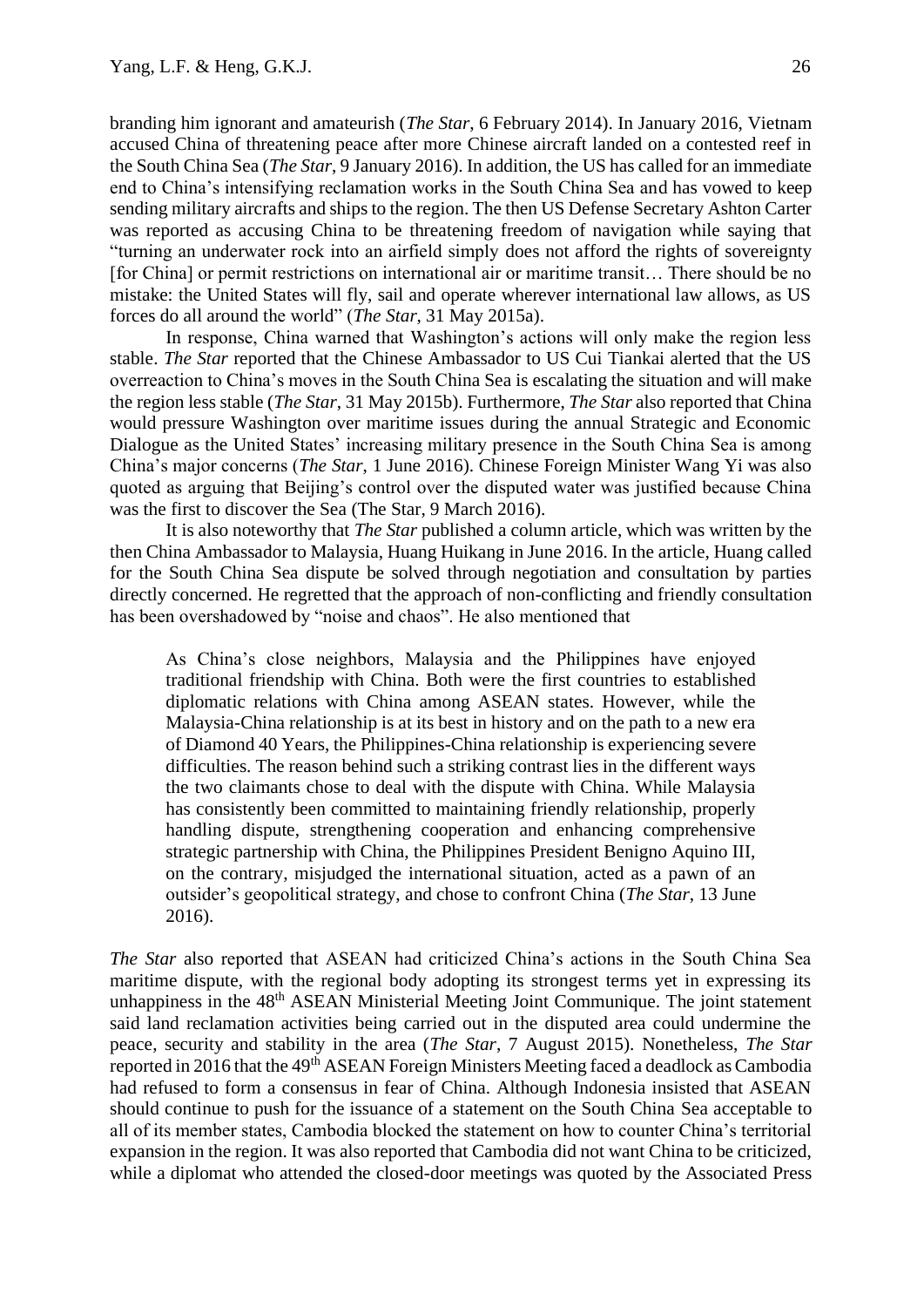as describing Cambodia as "a loyalist of the big country C", referring to China (*The Star*, 25 July 2016).

Through focuses on here and now (15.13%), *The Star* reported that Japanese education chiefs instructed schools to teach children that islands at the center of dispute with China and South Korea respectively belong unequivocally to Tokyo. A revised teachers' manual for junior and senior high schools describes both Takeshima and Senkaku islands as integral parts of Japanese territories (*The Star*, 29 January 2014). Furthermore, *The Star* reported that China's use of dredged sand and corals to build artificial islands on seven reefs has done severe harm to one of the most important coral reef systems in South-East Asia (*The Star*, 27 June 2015). These two news stories were reported as episodic events, whereby no historical references were provided to help the readers to understand better about the context of the South China Sea conflict.

## *Peace Journalism*

The top three strongest indicators of peace journalism found in *The Star*'s coverage of the South China Sea dispute were avoids; victimizing/demonizing/emotive language (20.87%), multiparty orientation (15.83%), and avoids labeling of good guys and bad guys (14.73%).

| (in percentage)                                |                          |  |  |
|------------------------------------------------|--------------------------|--|--|
| <b>Indicators of Peace Journalism</b>          | Percentage ( $n = 733$ ) |  |  |
| People-oriented                                | 0.82                     |  |  |
| Reports the areas of agreement                 | 10.64                    |  |  |
| Reports causes and consequences                | 9.96                     |  |  |
| Avoids labeling of good guys and bad guys      | 14.73                    |  |  |
| Multiparty orientation                         | 15.83                    |  |  |
| Nonpartisan                                    | 13.64                    |  |  |
| Win-win orientation                            | 13.51                    |  |  |
| Avoids victimizing/demonizing/emotive language | 20.87                    |  |  |

Table 5: Indicators of Peace Journalism in Covering the South China Sea Dispute

Through avoiding victimizing/ demonizing /emotive language (20.87%), *The Star* reported that the then Malaysian Foreign Minister Anifah Aman mentioned that ASEAN would not be confrontational in dealing with China on the South China Sea territorial claims and will continue to explore every avenue to find a solution that will benefit all parties (*The Star*, 27 April 2016). *The Star* also reported that Malaysia's non-confrontational approach towards China demonstrated Kuala Lumpur's own faith in championing China's "peaceful rise" and was needed to reassure other ASEAN states that China's future behavior could be shaped. For Malaysia, it was far better to welcome China as a full participant in ASEAN-led forums to "socialize" the rising power than to prematurely pursue a counter-productive policy of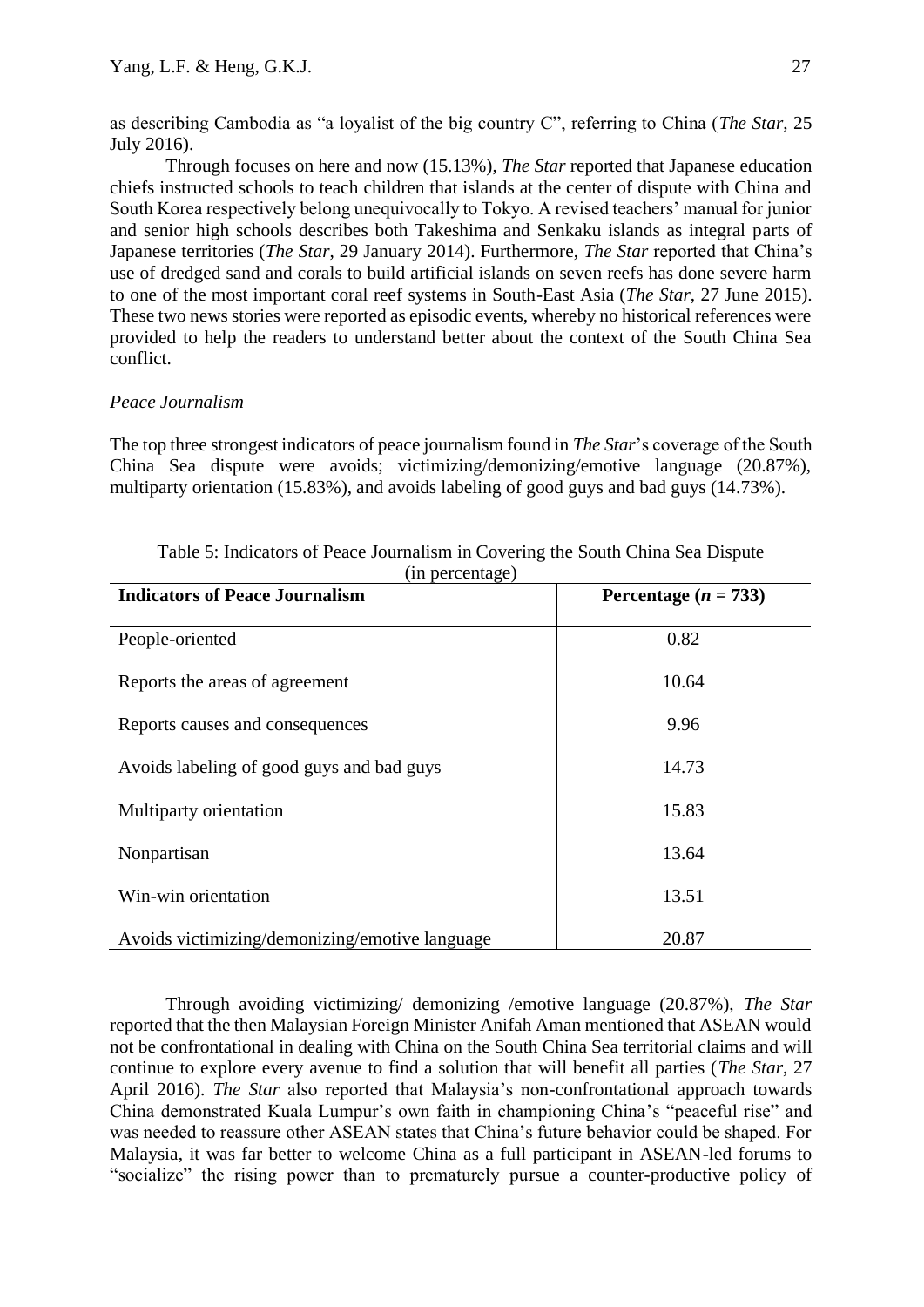diplomatic isolation. It was also reported that Kuala Lumpur's approach has met with some success. China has emerged as Malaysia's largest trade partner, even if some elements of both economies such as export-manufacturing in the electronics sectors are in competition as well as complementary (*The Star*, 2 February 2014).

Furthermore, *The Star* also reported that Beijing would not sit by and let the South China Sea issue descend into chaos. Chinese Admiral Sun Jianguo said he believed that parties involved in the dispute have wisdom and patience – like China – in charting a path of peaceful negotiation. He also stressed that the world is undergoing historic changes as never before and the Asia-Pacific countries share good times and bad times together (The Star, 2 June 2016).

Through its multiparty orientation (15.83%) coverage, *The Star* reported that the then Malaysian Defense Minister Hishammuddin Hussein stated that ASEAN must prioritize the security of its region in its entirety and not merely think along sovereign lines. He added that ASEAN must stand united on several key defense issues and not be pulled in different directions. In addition, he asserted that ASEAN nations need to establish clear communication channels and intensify policymaking as a group. Nonetheless, Hishammuddin pointed out that it was unnecessary to adopt a one-size-fits-all defense policy for ASEAN. Instead, they should work together towards establishing a common policy position on important issues such as maritime security and ASEAN relations with major world powers (*The Star*, 1 June 2014).

In 2016, *The Star* reported that China and ASEAN have agreed to explore Singapore's proposal of an expanded Code for Unplanned Encounters at Sea (Cues) that includes coast guard ships to prevent untoward clashes in the South China Sea. It was also reported that the Singapore Foreign Minister Vivian Balakrishnan stated that Singapore was not a claimant of the Sea, and hence it allows the country to play a neutral role in peace negotiation. It was added that Singapore did not want to make any judgement as to the merits of competing arguments but to promote peace and stability in the region. Singapore aimed to focus on peaceful resolution of differences or conflicts, and to be an honest broker (*The Star*, 3 March 2016).

It was also reported that Vietnam Deputy Minister of National Defense, Nguyen Chi Vinh, said his country warmly welcome Chinese warships to visit one of its harbors and was ready to boost cooperation between the two countries' coast guards. Nguyen also mentioned that Chinese vessels were welcome to conduct joint drills with the Vietnamese Navy in humanitarian relief and maritime search and rescue programs. The Star reported that experts said the move would improve interaction for regional security and help ease tensions (*The Star*, 5 June 2016).

In its coverage that avoided the labeling of good guys and bad guys (14.73%), *The Star* reported that Professor Dr David Arase from the John Hopkins University-Nanjing University-Centre for Chinese and American Studies said that Malaysia can play a role in easing regional tensions in the South China Sea dispute. In an interview with *The Star*, Professor Arase stated that nobody wanted war, and hence to minimize the risk, as the 2015 chairman of ASEAN, Malaysia should negotiate for a maritime code of conduct (COC) agreement with China (*The Star*, 22 June 2014). In addition, *The Star* also reported that the then Malaysian Foreign Minister Anifah stressed that ASEAN and China have stood together through challenging times. He also emphasized that ASEAN's and China's fates were inextricably intertwined and that prosperity for one was prosperity for the other (*The Star*, 23 April 2015). In 2016, after the tribunal ruling, *The Star* reported that the Philippines President Rodrigo Duterte's administration hoped to quickly begin direct talks with China following the verdict. It was hoped that the negotiation would cover the joint exploitation of the natural gas reserves and fishing grounds within the Philippines' exclusive economic zone (*The Star*, 9 July 2016).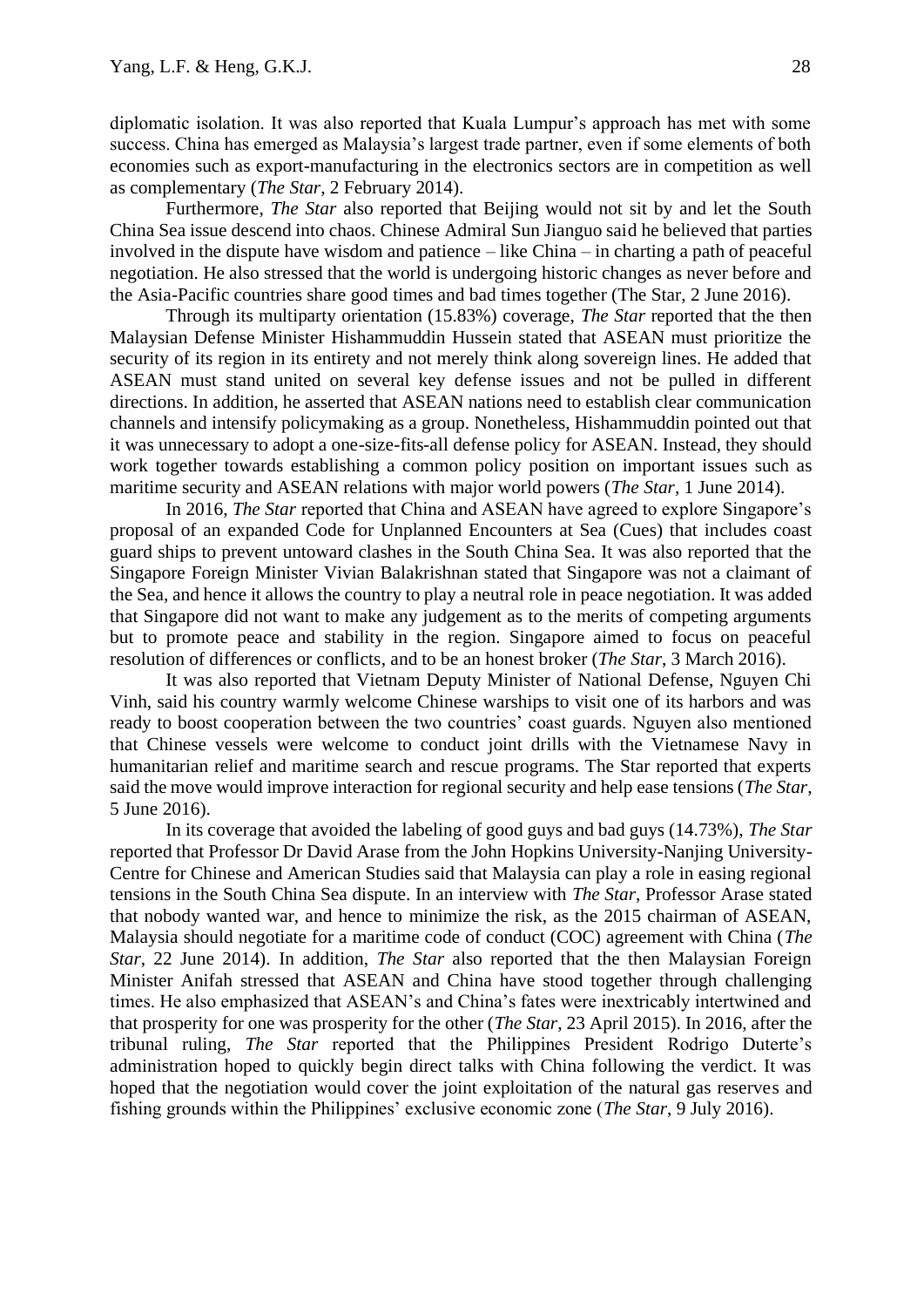# *Valence*

In its reporting on the South China Sea dispute between 2014-2016, 42.97% of the coverage by *The Star* carried a neutral valence towards China. Nonetheless, the coverage that portrayed a critical valence (35.42%) towards China was more than that of the supportive valence  $(21.61\%)$ .

Table 6: Valence of Articles Covering the South China Sea Dispute (in percentage)

| <b>Valence of Articles</b> | Percentage $(n = 384)$ |
|----------------------------|------------------------|
| Supportive towards China   | 21.61                  |
| Critical towards China     | 35.42                  |
| Neutral                    | 42 Q7                  |

# **Discussion**

Drawing upon War/Peace Journalism and framing theory, this study examined the reporting of the South China Sea dispute by *The Star*, a national English-language daily newspaper with the largest circulation in Malaysia. First, the study examined visibility of the South China Sea dispute in *The Star's* coverage, where it was investigated from two angles: 1) number of news articles, and 2) types of news articles. The number of articles increased gradually from 2014 to 2015, but it raised more than double from 2015 to 2016. This was most probably because in 2016, the Permanent Court of Arbitration (PCA), an arbitral tribunal under the United Nations Convention on the Law of the Sea (UNCLOS), issued its ruling on the arbitration case filed by the then Philippines President Benigno Aquino against China's nine-dash line claim.

Another element of visibility—type of articles—plays an important role too in shaping readers' awareness, perception, and evaluation of an issue. It may even have an effect on governments policies (Zhang, 2019). This is because straight news articles give facts or quote references on general information like who, what, when, where, why, and how, which Palvik and McIntosh (2004) called the "surveillance function of journalism." On the other hand, editorials are opinion pieces that often identify, define, articulate, and address current events or public controversies. Written by members of the editorial board, editorials reflect the stance of the respective newspapers. Palvik and McIntosh (2004) called this type of journalism function "correlation." While editorials reflect the newspaper's official stance on issues, opinion columns are written by members of the editorial staff and typically reflect a more personal point of view than the editorials. Other than these, newspaper opinion pages like letters to the editors provide a ready-made public forum for readers to share information. By devoting most of their coverage to straight news, *The Star* mostly performed surveillance instead of the correlation function.

Furthermore, this study found that *The Star* presented the South China Sea dispute mostly in war journalism framework, which is through "focuses on here and now." This revealed that the episodic framing approach was most frequently used, and little contextualization was offered. Van Dijk (2013) remarked that when straight news dominated the coverage, it left little room for the creativeness of journalists, resulting in a top-down communication format, and this is consistent with the fact that *The Star* relied mostly on elites as its news sources in its straight news reporting.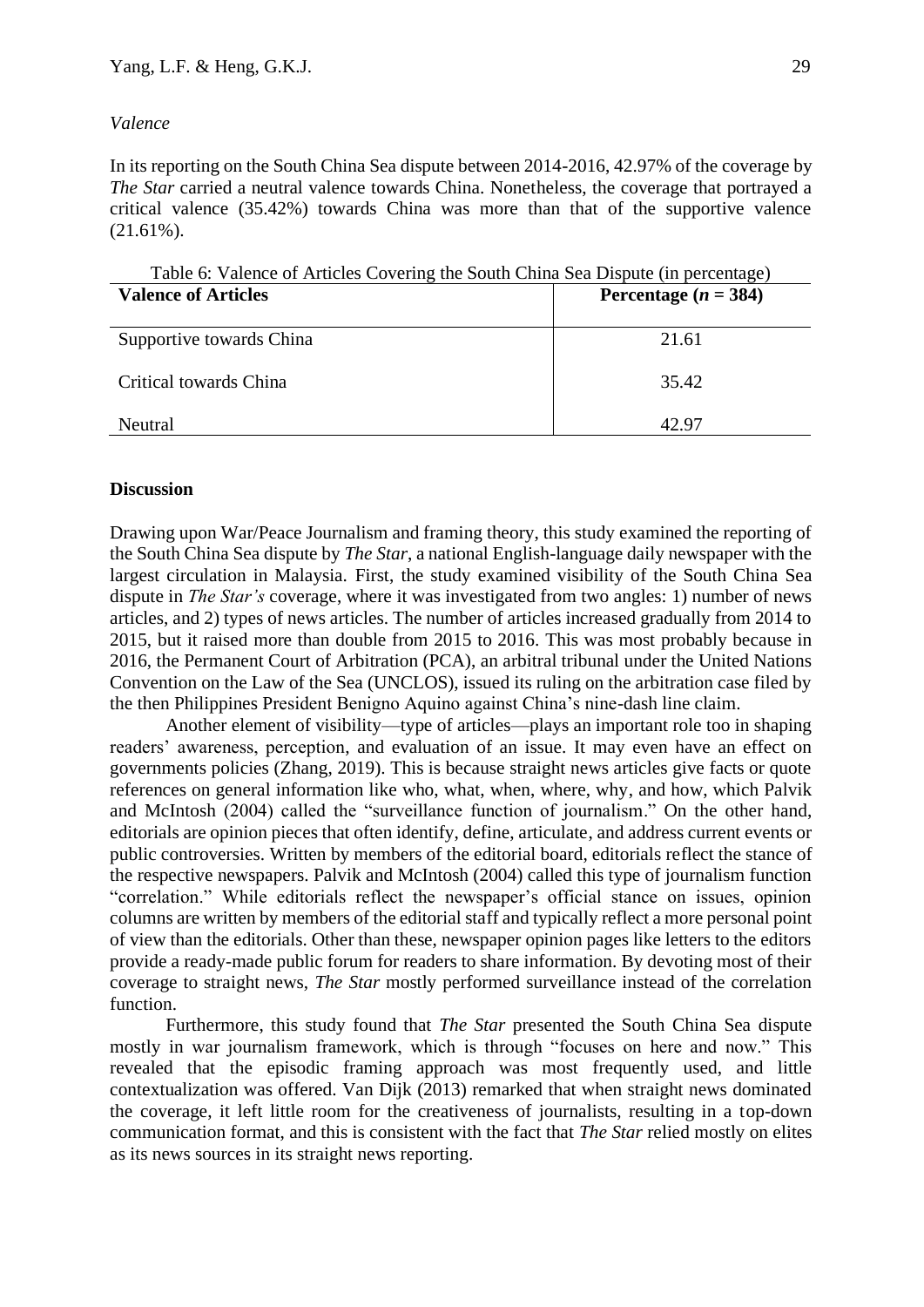Second, this study looked at the dominant frame in *The Star's* coverage of the South China Sea dispute. As mentioned in the findings, this study found that the indicators of war journalism were almost 40% more than the indicators of peace journalism. This finding is comparable to previous studies on war and peace journalism, such as Lee and Maslog (2005), who found that the coverage of four Asian conflicts was dominated by war journalism. Siraj (2008) also stated that US elite newspapers employed war journalism frames in their coverage of Pakistan-India conflict. Furthermore, Wolfsfeld (2004) argued that the default mode of operation for the press is to cover tension, conflict, and violence. Shinar (2004) also recorded that the media preferred to use war frames even while covering peace negotiation. Similarly, Fawcett (2002) mentioned that the Irish media found conflict frames more attractive than conciliation frames.

Third, this study investigated the salient indicators supporting the war/peace journalism frame in *The Star's* coverage on the South China Sea dispute. This study found that the three strongest indicators of war journalism were "elite-oriented," "differences-oriented," and "focuses on here and now." Previous studies confirmed that sources from the government tended to dominate news coverage of wars or conflicts. For example, Ibrahim et al. (2011) found that an official spokesperson was usually quoted by Malaysian journalists in war reporting. It was explained that news media favor sources who occupy places highest in the hierarchy as they are deemed more credible by journalists. In addition, Curran (2005) pointed out that the convention of quoting elite sources can lead to an emphasis on the elite or established point of view at the expense of more diverse viewpoints. In addition, Melkote (2009) stressed that the use of sources in news narratives is an extremely important part of not only the story's construction but also of its orientation and, ultimately, the point of view being supported or legitimated in a story. Ross (2007, p. 451) even argued that "if news reports are based on a selective articulation of certain voices about a given topic, then the journalist's power in inviting (or preventing) these voices is considerable."

In their study on news sources used in war reporting, Ibrahim et al. (2011) reminded that one way to provide objective and balanced news is by using balanced facts provided by multilevel sources. The use of multilevel sources enables journalists to assemble various opinions from a multiplicity of perspectives in a single story. Gans (cited in Ibrahim et al., 2011) identified two types of news sources—the knowns and the unknowns. The knowns are the elites and official sources, namely heads of government, ministers and deputy ministers; official spokespersons, usually the public relations practitioners; leaders of NGOs; experts; celebrities and the like. While the unknowns are not persons at the higher hierarchy, but rather ordinary people or non-elites who become relevant sources because of their connections with certain news events as eyewitnesses, victims, and families of victims. It was stated that news sources quoted by the media are primarily those at or near the top of the power hierarchies and on those low in the hierarchies who threaten the top.

According to Francis (2002), when editors and reporters inform readers and audiences about "who, what, when, where, why and how" relating to conflicts or wars, the media practitioners are also corresponding to what peace researchers called "conflict dynamics" (p. 28). The author emphasized that any statement of the dynamics of a conflict must identify "its history, recent causes, and internal composition—the different parties, the nature of their involvement, their perspectives, positions and motivations, and the different relationships between them in terms of power, allegiance and interests" (p. 28). The three strongest indicators of peace journalism found in *The Star*'s coverage of the South China Sea dispute were "avoids victimizing/demonizing/emotive language," "multiparty orientation" and "avoids labeling of good guys and bad guys," while "reports causes and consequences" was the weakest indicator. This is an area the newspaper could look into and improve in its future reporting of the dispute.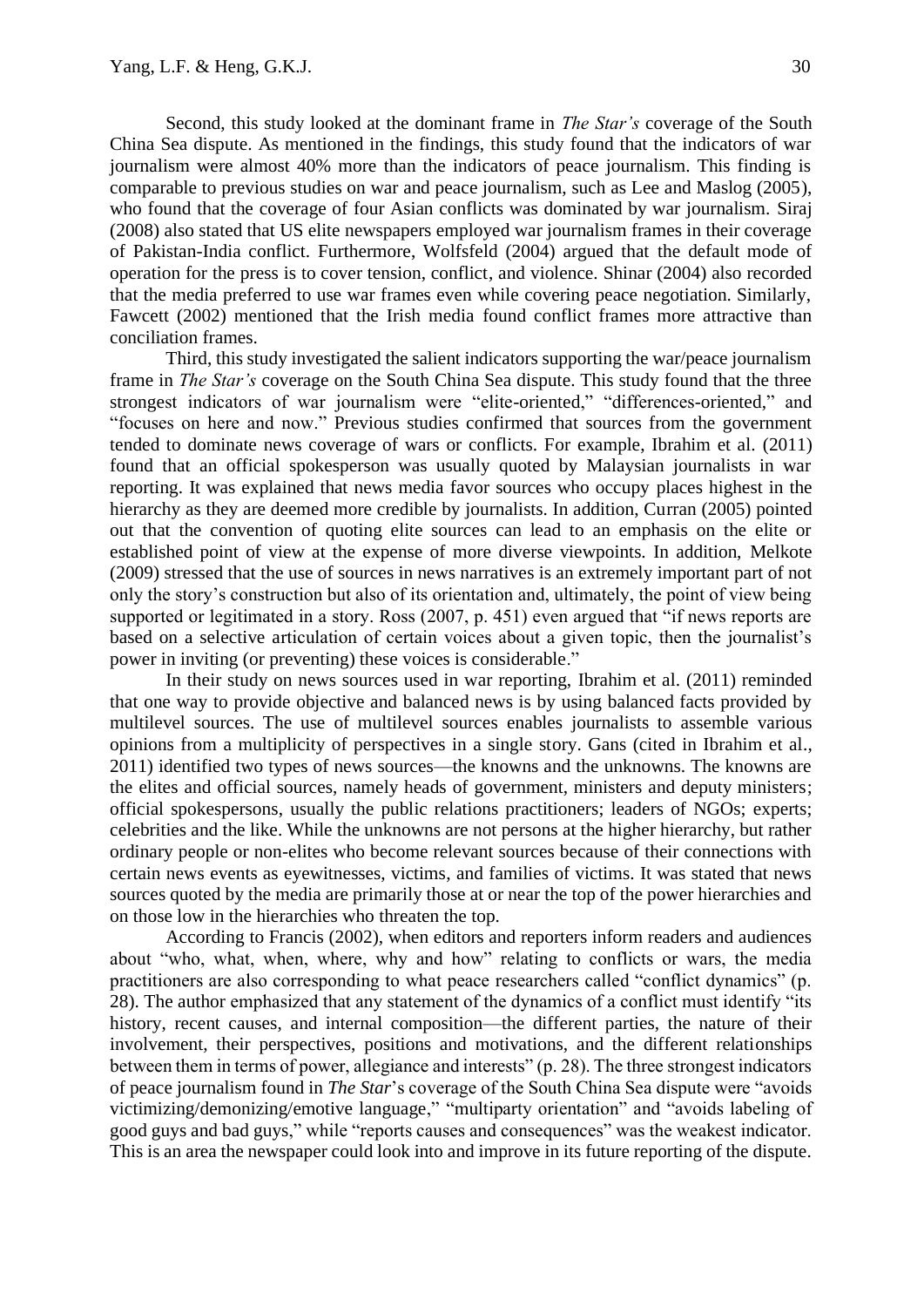Significantly, Rodrigues (2014) observes that peace journalism is when editors and reporters make choices—of what stories to report and about how to report them—that create opportunities at large to consider and value nonviolent responses to conflicts. It was stressed that peace journalism should use the insights of conflict analysis and transformation to update the concepts of balance, fairness, and accuracy in reporting. Editors and reporters should also provide a new route map tracing the connections between media practitioners, their sources, the news stories and the consequences of their journalism, which Lynch and McGoldrick (2007, p. 256) called the "ethics of journalistic intervention."

Fourth, this study examined the valence towards China in *The Star's* coverage on the South China Sea dispute. A closer examination of war journalism coverage in *The Star* revealed that the framing of the South China Sea dispute was mostly dominated by a neutral valence towards China. Given the fact that China has emerged as the largest trade partner of Malaysia since 2009, while Malaysia is the largest trade partner to China among ASEAN countries, it is only natural that *The Star* devoted more coverage that undertook a neutral valence towards China. In addition, these findings are consistent with previous studies, in which scholars (Balakrishnan, 2006; Chinvanno, 2015; Finkbeiner, 2013; Lim 2009, Liu & Lim, 2019) remarked that Malaysia has been adopting a "playing it safe" approach in the South China Sea dispute. This means that Malaysia is pursuing a combination of diplomatic, legal, economic, and security initiatives that can secure its interests as a claimant state while being careful not to disrupt its vital bilateral relationship with China. Kreuzer (2016) succinctly pointed out that the fundamental aim of such a bilateral relation between Malaysia and China is to achieve a reciprocal relationship resulting in long-term stability. Significantly, scholars (e.g., Johnston, 2013; Li & Guo, 2018) also argued that China, preoccupied with upholding stable relationships and minimizing future uncertainty, is willing to make compromises even with weaker opponents and to negotiate short-term interests for the sake of long-term benefits.

This study also found that Malaysian officials often highlighted to other ASEAN nations that there is no need to undertake a confrontational approach in dealing with the South China Sea dispute. It is interesting to note that in 2013, the then Chinese Ambassador to Malaysia, Chai Xi, proclaimed that "Sino-Malaysia relations have embarked on a track of comprehensive, steady and fast development in recent years," and that the bilateral relationship was a "role model for other ASEAN countries" The latter sentiment was repeated by Chinese President Xi Jinping when he visited Malaysia in the same year. During his meeting with the then Malaysian Prime Minister Najib, President Xi stated that the Sino-Malaysia relationship served as "a fine example in the region" (Lee, 2014, p. 67).

In his study to compare Malaysian and Philippine response to China in the South China Sea dispute, Kreuzer (2016) recorded the differences of media coverage in both countries. The author found that the Malaysian strategy of toning down the South China Sea dispute rested on withholding information. In sharp contrast, the Philippine government was giving uttermost publicity to acts of Chinese assertiveness. In addition, it was found that the restraint undertaken by the Malaysian media is inconceivable in the Philippines, where the conflict was widely reported and commented on. The author further explained that regime type might play a certain role in determining the options open to government, with non- or semi-democratic regimes having a higher ability to spin-doctor information.

#### **Conclusion and Suggestion for Future Studies**

This study extended war/peace journalism to an international scope while combining the approach with framing theory. In addition to the specific findings for South China Sea dispute, this study contributed to bilateral and power relations literature between Malaysia and China.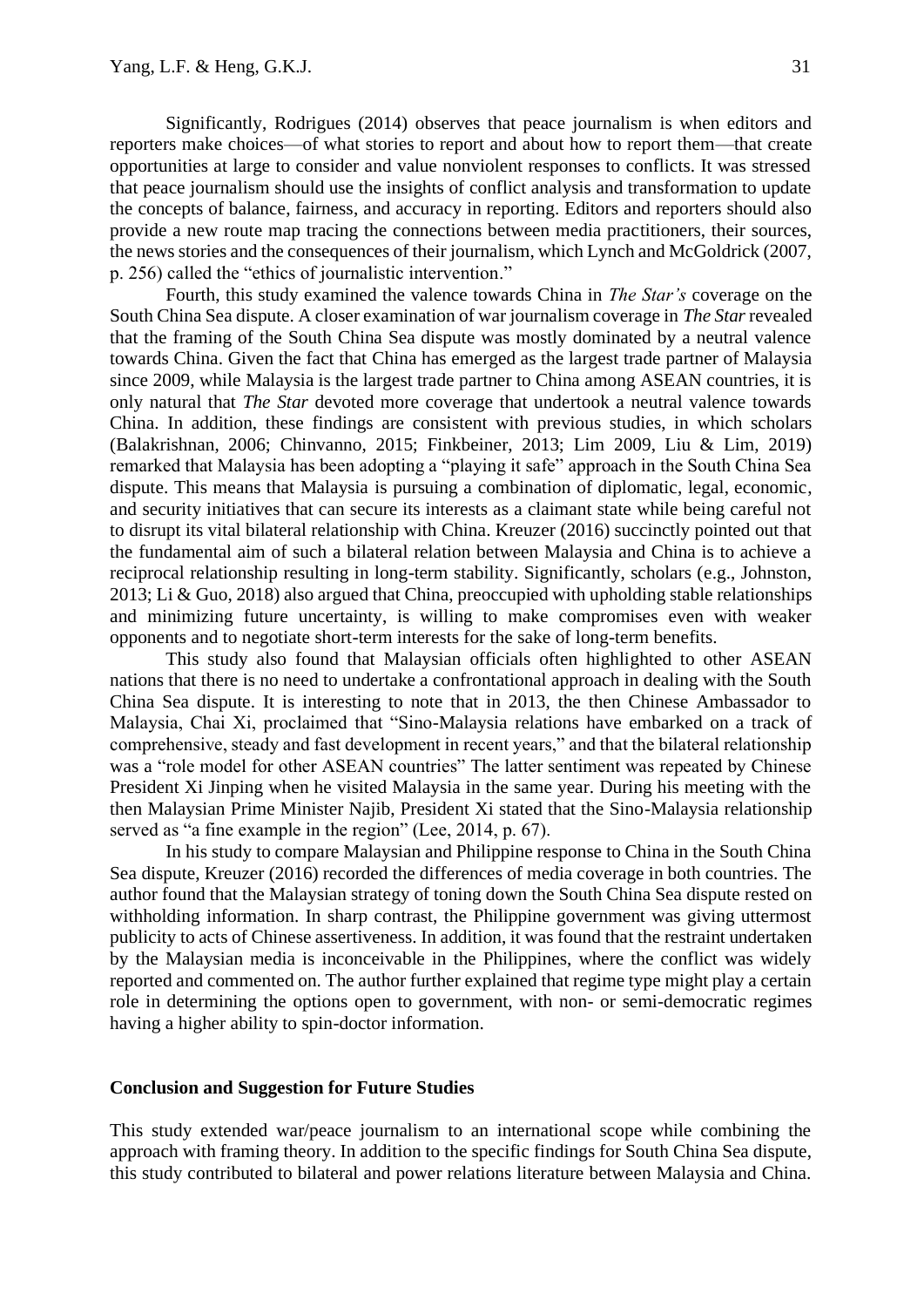A detailed analysis of *The Star* revealed that the coverage of the South China Sea dispute was dominated by a war journalism frame. The top three strongest indicators of war journalism found in *The Star*'s coverage were "elite-oriented," "differences-oriented" and "focuses on here and now." It was also found that episodic framing approach was most frequently used, and little contextualization was offered by *The Star*.

In addition, the top three strongest indicators of peace journalism were "avoids victimizing/demonizing/emotive language," "multiparty orientation," and "avoids labeling of good guys and bad guys." A closer examination of *The Star* revealed that the framing of the South China Sea dispute was mostly dominated by a neutral valence towards China. It revealed that Malaysia is being careful not to disrupt its vital bilateral relationship with China. The English-language daily also reported about Kuala Lumpur's faith in championing China's peaceful rise. Significantly, this study also found that Malaysian officials often highlighted to other ASEAN nations that there is no need to undertake a confrontational approach in dealing with the South China Sea dispute, while Chinese officials stated that the Sino-Malaysia relationship served as an example in the region.

This paper suggests some important questions to be investigated by means of further research, specifically those that are focusing on war/peace framing, conflict reporting, and news value studies.

First, a micro-level analysis that deals with journalists as individuals should be conducted. It is essential to discover the professional views of journalists, especially those who write about crises, conflicts or wars. Future studies could look into journalists' perception of their role in modern society and how they define their communication goals. In addition, future studies could also examine how journalists deal with the structural constraints under which they have to operate.

Second, a meso-level analysis, which investigates journalism as a process of organized news production, should be carried out. Researchers may look into how the structures of editorial work, such as decision-making hierarchy and quality control, influence war/peace framing or conflicts reporting. It is also important to examine how the availability of resources (staff, time, budget, etc.) affect crises, conflicts or wars reporting.

Third, a macro-level analysis, which examines the social function of journalism and the interrelation between journalism and its environment, future studies need to investigate the role of war/peace journalism and its functional contribution to modern society from a non-normative perspective. On this level of analysis, researchers ought to look deeper into the interplay between journalism and other public systems, for example, economy, military, or politics.

Finally, a public opinion survey, which studies how, why, and to what extent does war/peace journalism have an impact on the audience should be carried out. On the one hand, Carter (2013) argued that propaganda is an exercise in framing, which is intended to bring about short-term shifts in public opinion. On another hand, Choi, Watt, and Lynch (2006) believed that media only reinforce existing attitude. Therefore, it is essential for future studies to look into how do media frame influence individual's perception? And how do audiences react to competing frames?

#### **References**

Audit Bureau Circulations Malaysia. (2016). June-December circulation figures, newspapers – West Malaysia publication. Retrieved from [http://abcm.org.com](http://abcm.org.com/)

Balakrishnan, K. S. (2006). *Malaysia-China relations: The political challenges*. Institute of China Studies Working Paper No. 2006-4. Kuala Lumpur: University of Malaya.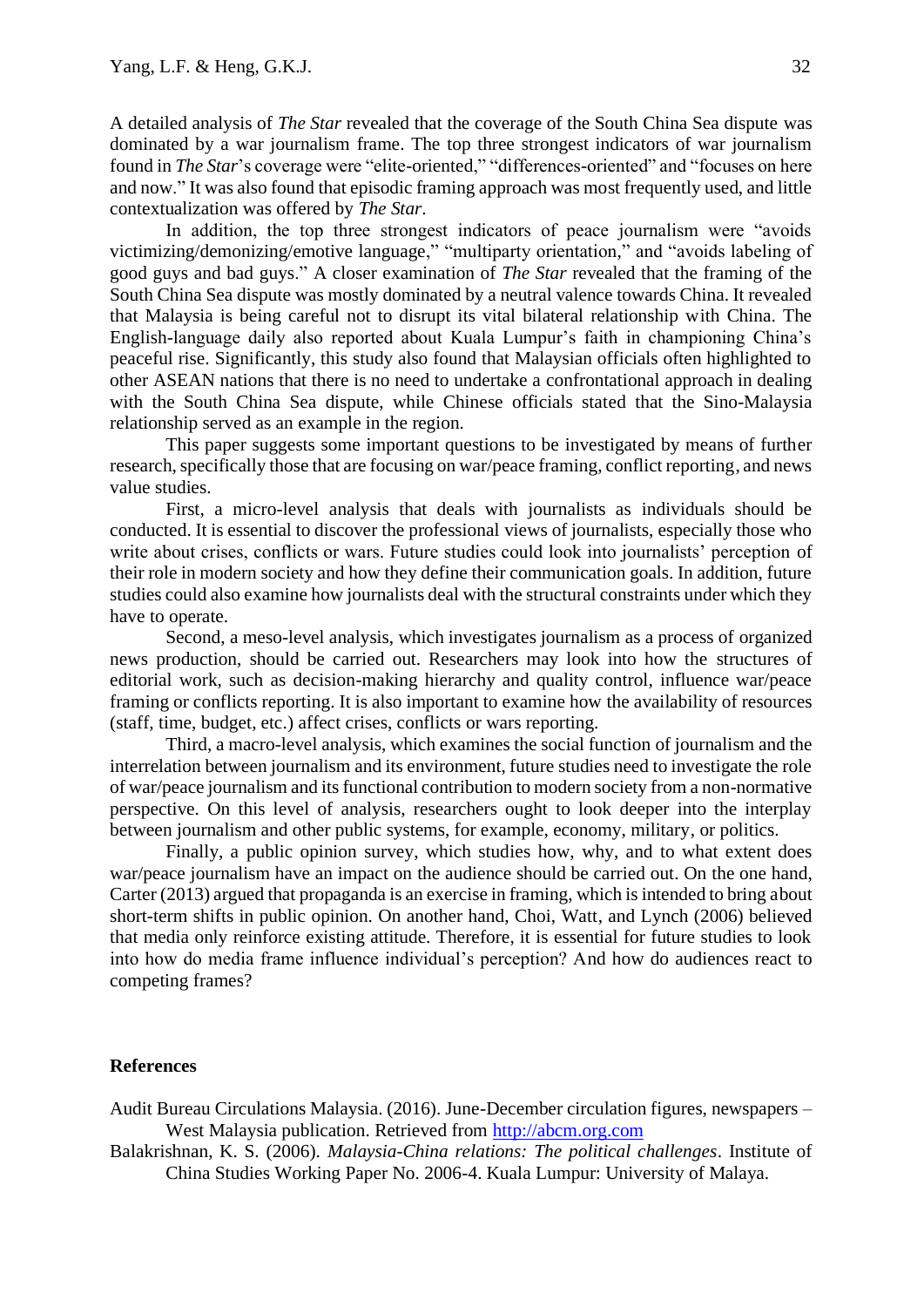- Baumgartner, S. E., & Wirth, W. (2012). Affective priming during the processing of news articles. *Media Psychology*, *15*(1), 1-18. [CrossRef](https://doi.org/10.1080/15213269.2011.648535)
- Bing, N. C. (2015). Comprehensive strategic partners but prosaic military ties: The development of Malaysia–China defense relations 1991–2015. *Contemporary Southeast Asia*, *37*(1), 269-304.
- Bower, E. Z., & Nguyen, P. (2015, Feb 18). *Will China-Malaysia relations remain a model for Asia?* Center for Strategic and International Studies. Retrieved from http://cogitasia.com/will-chinamalaysia-relations-remain-a-model-for-asia/.
- Carter, M. J. (2013). The hermeneutics of frames and framing: An examination of the media's construction of reality. *SAGE Open*, 5(2), 1-12. [CrossRef](https://doi.org/10.1177/2158244013487915)
- Chinvanno, A. (2015). ASEAN-China relations: Prospects and challenges. *Rangsit Journal of Social Sciences and Humanities*, *2*(1), 9-14.
- Choi, J. H., Watt, J. H., & Lynch, M. (2006). Perceptions of news credibility about the war in Iraq: Why war opponents perceived the Internet as the most credible medium? *Journal of Computer Mediated Communication*, 12(3), 209-229. [CrossRef](https://doi.org/10.1111/j.1083-6101.2006.00322.x)
- Cotillon, H. (2017). Territorial disputes and nationalism: A comparative case study of China and Vietnam. *Journal of Current Southeast Asian Affairs*, *36*(1), 51-88. [CrossRef](https://doi.org/10.1177%2F186810341703600103)
- Curran, J. (2005). What democracy requires of the media. In G. Overholser & K. Hall Jamieson (Eds.), *The press* (pp. 120-140). New York: Oxford University Press.
- De Vreese, C. H. (2014). Mediatization of news: The role of journalistic framing. In *Mediatization of politics* (pp. 137-155). Palgrave Macmillan, London.
- Entman, R. M. (1993). Framing: Toward clarification of a fractured paradigm. *Journal of Communication*, *43*(4), 51-58.
- Entman, R. M. (2007). Framing bias: Media in the distribution of power. *Journal of Communication*, *57*(1), 163-173. [CrossRef](https://doi.org/10.1111/j.1460-2466.2006.00336.x)
- Fawcett, L. (2002). Why peace journalism isn't news. *Journalism Studies*, *3*(2), 213-223. [CrossRef](https://doi.org/10.1080/14616700220129982)
- Finkbeiner, J. M. (2013). *Malaysia's great power balance and the South China Sea disputes.*  United States Army War College Strategy Research Project. Philadelphia: United States Army War College.
- Francis, D. (2002). *People, peace and power*. London: Pluto.
- Freeman, B. C. (2017). South China, East Vietnam or West Philippine? Comparative Framing Analysis of Regional News Coverage of Southeast Asian Sea Disputes. In *SHS Web of Conferences* (Vol. 33, p. 00020). EDP Sciences. [CrossRef](https://doi.org/10.1051/shsconf/20173300020)
- Galtung, J. (1998). Peace journalism: What, why, who, how, when, where. Paper presented in *What are Journalists For?* Workshop, 3-6 September 1998. TRANSCEND, Taplow Court, UK.
- Galtung, J. (2003). Peace journalism. *Media Asia*, *30*(3), 177-180. [CrossRef](https://doi.org/10.1080/01296612.2003.11726720)
- Galtung, J., & Fischer, D. (2013). High road, low road: Charting the course for peace journalism. In *Johan Galtung* (pp. 95-102). Berlin: Heidelberg.
- Golan, G. J., & Lukito, J. (2015). The rise of the dragon? Framing China's global leadership in elite American newspapers. *International Communication Gazette*, *77*(8), 754-772. [CrossRef](https://doi.org/10.1177/1748048515601576)
- Guo, L., Mays, K., & Wang, J. (2019). Whose Story Wins on Twitter? Visualizing the South China Sea dispute. *Journalism Studies*, *20*(4), 563-584. [CrossRef](https://doi.org/10.1080/1461670X.2017.1399813)
- Hanitzsch, T. (2004). Journalists as peacekeeping force? Peace journalism and mass communication theory. *Journalism Studies*, *5*(4), 483-495. [CrossRef](https://doi.org/10.1080/14616700412331296419)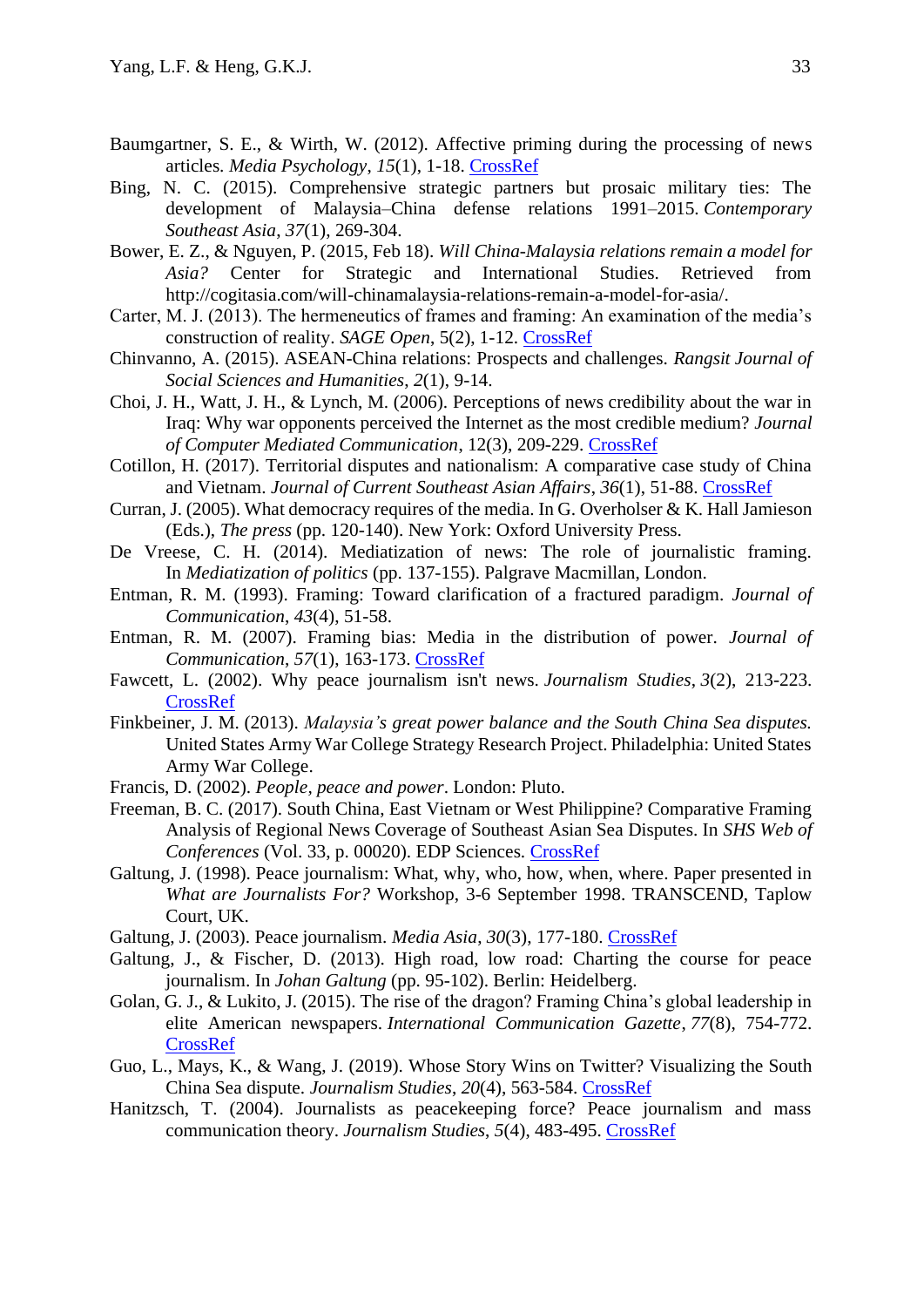- Holton, A., Lee, N., & Coleman, R. (2014). Commenting on health: A framing analysis of user comments in response to health articles online. *Journal of Health Communication*, *19*(7), 825-837. [CrossRef](https://doi.org/10.1080/10810730.2013.837554)
- Hruby, J., & Petru, T. (2019). China's cultural diplomacy in Malaysia during Najib Razak's premiership. *Austrian Journal of South-East Asian Studies*, *12*(1), 111-129. [CrossRef](https://doi.org/10.14764/10.ASEAS-0016)
- Ibrahim, F., Pawanteh, L., Chang, P. K, Basri, F. K. H., Hassan, B. R. A., & Amizah, W. W. (2011). Journalists and news sources: Implications of professionalism in war reporting. *The Innovation Journal-The Public Sector Innovation Journal, 7*(2), 56-70.
- Iggers, J. (1998). *Good news, bad news: Journalism ethics and the public interest* Boulder: Westview Press.
- Iyengar, S. (1996). Framing responsibility for political issues. *The Annals of the American Academy of Political and Social Science*, *546*(1), 59-70.
- Johnston, A. I. (2013). How new and assertive is China's new assertiveness? *International Security*, *37*(4), 7-48.
- Kim, S. H. (2015). Who is responsible for a social problem? News framing and attribution of responsibility. *Journalism & Mass Communication Quarterly*, *92*(3), 554-558. [CrossRef](https://doi.org/10.1177%2F1077699015591956)
- Kreuzer, P. (2016). A comparison of Malaysian and Philippine response to China in the South China Sea. *The Chinese Journal of International Politics*, *9*(3), 239-276. [CrossRef](https://doi.org/10.1093/cjip/pow008)
- Kuik, C. C. (2015). Malaysia-China relations: Three enduring themes. In M. L. Weiss (Ed.). *Routledge handbook of contemporary Malaysia*. (pp. 417-427). New York: Routledge.
- Kuik, C. C. (2016). How do weaker states hedge? Unpacking ASEAN states' alignment behavior towards China. *Journal of Contemporary China*, *25*(100), 500-514. [CrossRef](http://dx.doi.org/10.1080/10670564.2015.1132714)
- Kwan, C. H. (2018). Issues facing Renminbi internationalization: Observations from Chinese, regional and global perspectives. *Public Policy Review*, *14*(5), 871-900.
- Lee, J. (2014). *Trends in Southeast Asia: China's economic engagement with Southeast Asia: Malaysia*. Singapore: Institute of Southeast Asian Studies.
- Lee, S. T., & Maslog, C. C. (2005). War or peace journalism? Asian newspaper coverage of conflicts. *Journal of Communication*, *55*(2), 311-329.
- Lim, T. S. (2009). *Renewing 35 Years of Malaysia-China relations: Najib's visit to China*. Singapore: East Asian Institute, National University of Singapore.
- Liu, H., & Lim, G. (2019). The political economy of a rising China in Southeast Asia: Malaysia's response to the Belt and Road Initiative. *Journal of Contemporary China*, *28*(116), 216-231. [CrossRef](https://doi.org/10.1080/10670564.2018.1511393)
- Li, X. (2016). Applying offensive realism to the rise of China: structural incentives and Chinese diplomacy toward the neighboring states. *International Relations of the Asia-Pacific*, *16*(2), 241-271. [CrossRef](https://doi.org/10.1093/irap/lcv019)
- Li, X. Q., & Guo, L. (2018). Exposure to news about the South China Sea, nationalism, and government evaluation: Examining the mediation roles of third-person effects and online discussion. *Chinese Journal of Communication*, *11*(4), 455-472. [CrossRef](https://doi.org/10.1080/17544750.2018.1476393)
- Loyn, D. (2007). Good journalism or peace journalism? *Conflict & Communication*, *6*(2), 66- 79.
- Lynch, J., & Galtung, J. (2010). *Reporting conflict: New directions in peace journalism*. St Lucia: University of Queensland Press.
- Lynch, J., & McGoldrick, A. (2007). Peace journalism. In *Handbook of peace and conflict studies* (pp. 248). New York: Routledge.
- Manheim, J. B. (1994). *Strategic public diplomacy and American foreign policy: The evolution of influence*. New York: Oxford University Press.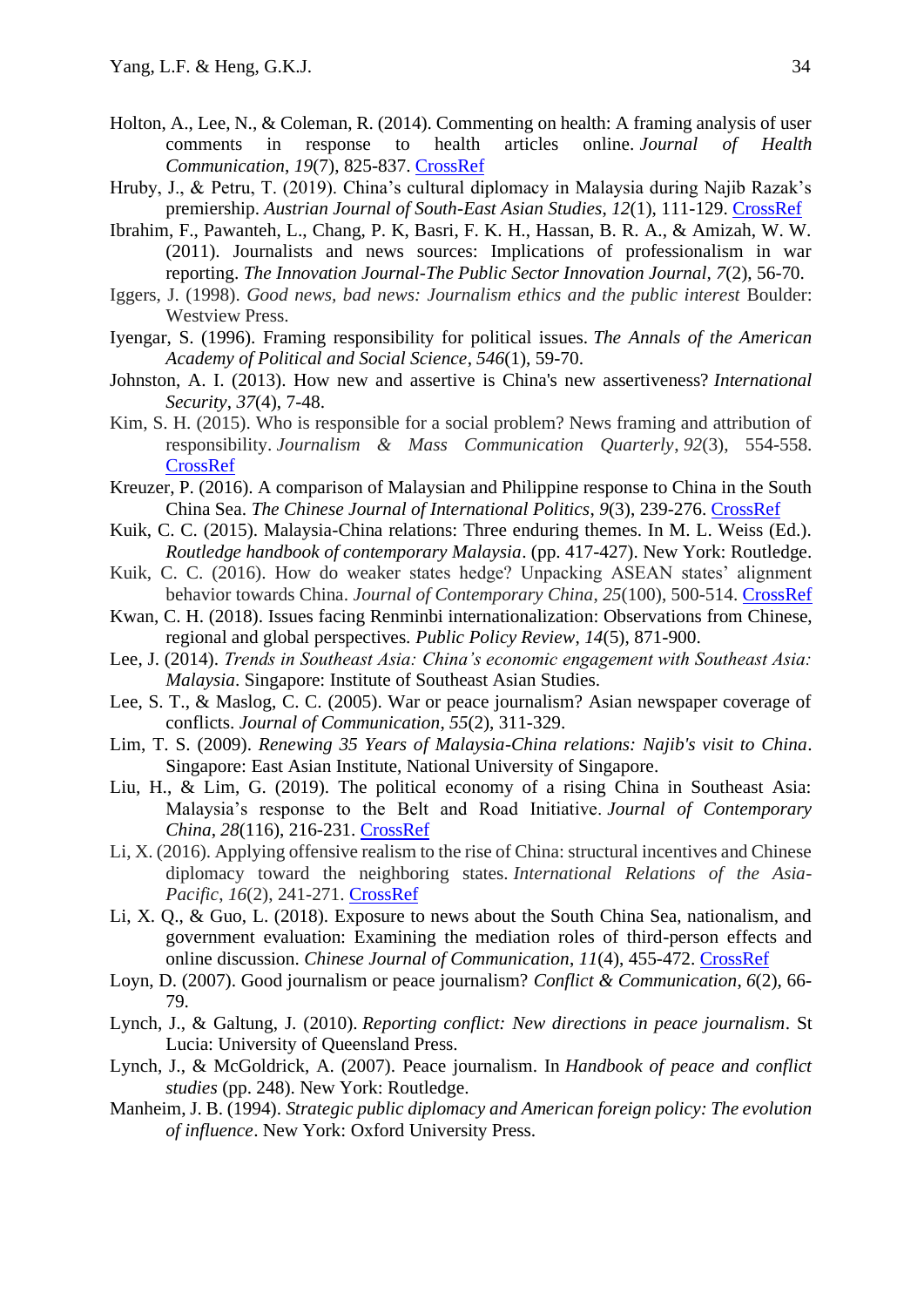- Melkote, S. R. (2009). News framing during a time of impending war: An examination of coverage in *The New York Times* prior to the 2003 Iraq War. The International Communication Gazette, *71*(7), 547-559. [CrossRef](https://doi.org.10.1177/1748048509341887)
- Palvik, J. K. & McIntosh, S. (2004). Converging media: An introduction to mass communication. Boston: Pearson Education, Inc.
- Rodrigues, R. (2014). The dilemmas of pacification: News of war and peace in the 'marvelous city'. *Stability: International Journal of Security and Development*, *3*(1), 155-169. [CrossRef](http://doi.org/10.5334/sta.dt)
- Ross, K. (2007). The journalist, the housewife, the citizen and the press: Women and men as sources in local news narratives. *Journalism*, *8*(4), 449-473. [CrossRef](https://10.0.4.153/1464884907078659)
- Selva, J. (2018). *Media planning guide Malaysia 2018*. Kuala Lumpur: Perception Media Sdn Bhd.
- Seow, T. L., & Maslog, C. C. (2005). War or Peace Journalism? Asian Newspaper Coverage of Conflicts. *Journal of Communication*, *55*(2), 311-329.
- Shaw, I. S., Lynch, J., & Hackett, R. A. (Eds.). (2011). *Expanding peace journalism: Comparative and critical approaches*. Sydney: Sydney University Press.
- Shih, C. Y., & Yin, J. (2013). Between core national interest and a harmonious world: Reconciling self-role conceptions in Chinese foreign policy. *Chinese Journal of International Politics*, *6*(1), 59-84. CrossRef
- Shinar, D. (2004). Media peace discourse: Constraints, concepts and building blocks. *Conflict & Communication*, *3*(1), 65-79.
- Sipalan, J. (2016, June 1). As Beijing flexes muscles in South China Sea, Malaysia eyes harder response. Retrieved from [https://www.reuters.com/article/us-southchinasea-malaysia](https://www.reuters.com/article/us-southchinasea-malaysia-idUSKCN0YM2SV)[idUSKCN0YM2SV](https://www.reuters.com/article/us-southchinasea-malaysia-idUSKCN0YM2SV)
- Siraj, S. A. (2008). War or peace journalism in elite US newspapers: Exploring news framing in Pakistan-India conflict. In *Annual Meeting of the International Communication Association, Montreal, Quebec*.
- Tehranian, M. (2002). Peace journalism: Negotiating global media ethics. *Harvard International Journal of Press/Politics*, *7*(2), 58-83.
- Terzis, G. (2002). Media and ethno-political conflict. In J. Servaes (Ed.). *Approaches to development communication*. (pp. 501-526). Paris: UNESCO.
- The Star. (2014, January 29). *Japan teachers get new instructions on disputed islands*.
- The Star. (2014, February 2). *KL's soft diplomacy.*
- The Star. (2014, February 6). *Aquino likens China to Nazi Germany.*
- The Star. (2014, June 1). *ASEAN must be united on defense issues.*
- The Star. (2014, June 22). *Malaysia can play key role in easing regional tensions.*
- The Star. (2015, April 23). *Fast-track talks on sea code.*
- The Star. (2015, May 31a). *US slams China's sea claim*.
- The Star. (2015, May 31b). *"US is escalating situation".*
- The Star. (2015, June 27). *Scientists ring alarm bells.*
- The Star. (2015, August 7). *ASEAN slams China's actions.*
- The Star. (2016, January 9). *China given second warning.*
- The Star. (2016, March 3). *Taking the cue from S'pore.*
- The Star. (2016, March 9). South China Sea "freest and safest".
- The Star. (2016, April 27). *Anifah: No need for confrontation.*
- The Star. (2016, June 1). *China to press US on maritime issues during annual dialogue.*
- The Star. (2016, June 2). *Beijing won't let sea descend into chaos*.
- The Star. (2016, June 5). "Negotiations must prevail".
- The Star. (2016, June 13). *The way of amicable consultations*.
- The Star. (2016, July 9). *Manila willing to share South China Sea.*